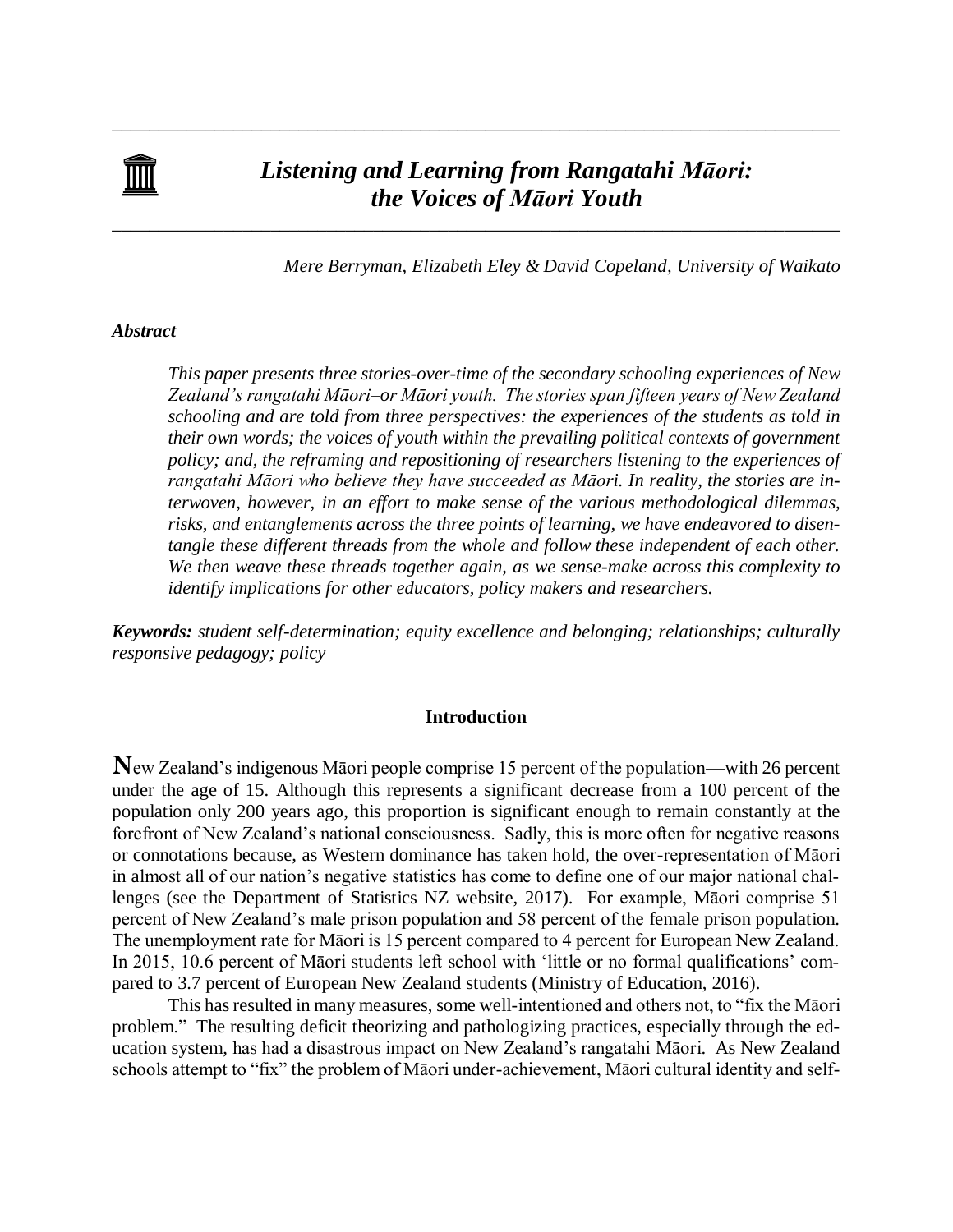efficacy have been eroded. For many rangatahi Māori, the vision of equitable and excellent outcomes for all within our education system turns out to be a hollow promise. The gap in achievement results between Māori and non-Māori students has persisted across generations of learners. At the same time, there is a strong voice from Māori communities calling for *rangatiratanga*— Māori self-determination and self-leadership (see, for example, Durie, 1998). The prevalence of this discourse also holds out the expectation that these threads of change in our society will also be woven within our schools. However, as in many other countries where a majority culture wields the political power, the voices of our Māori students tell us that many experience an institutional resistance from within and across their schools, through the reproduction of racist values and paradigms within the school curriculum and the political and social life of the school (see hooks, 1994).

This paper asks what the voices of Māori youth can teach us about responding more effectively to the challenges of disparity in education, and the place of policy and research in contributing to this reform. This paper draws from fifteen years of research, involving the participation and achievement of Māori youth in response to their educators reforming classrooms and schools in more relational and culturally responsive ways (Berryman & Eley, 2017; Bishop, Berryman & Wearmouth, 2014). Over this time, extended in-depth interviews, using kaupapa Māori and culturally responsive research methodologies (Berryman, SooHoo & Nevin, 2013), were undertaken with these young people. A reanalysis of these interviews and the contexts in which they were gathered, identified three parallel contexts for change.

We present the information as three individual stories-over-time: the students' views on education as told in their own words; young people contributing to the changing education policy contexts; and our experiences and repositioning as researchers attempting to create more culturally responsive contexts for students theorizing. We conclude by weaving these threads together again to present the current status—including the celebration of progress made, the simultaneous frustration with progress not made and the hope that springs from trusting the future to the inspiring and determined rangatahi who have not given up on us.

# **The New Zealand Context**

As a country, the prevailing rhetoric across New Zealand is that of equity, equality and equal opportunities. As a nation, our commitment to social justice is held in high regard. Unfortunately, for many people, particularly Māori, the reality falls far short of the rhetoric. Māori civilization and culture were well established when the land was "discovered" by the British in the late 1700s. A deliberate colonization of the country occurred and, although this was largely peaceful (in comparison to the British colonization of other nations within the  $17<sup>th</sup>$  and  $18<sup>th</sup>$  centuries), there were disastrous consequences for Māori (Bishop & Glynn, 1999). A key event in the colonizing of New Zealand was the signing of the Treaty of Waitangi by Māori tribal leaders and British Government representatives, in 1840. This Treaty mandated a partnership relationship and established British governance in return for Māori (tribal) ownership and protection of their land interests and *taonga* (cultural treasures). However, the sovereignty guaranteed to Māori was increasingly ignored, resulting in dire consequences for Māori cultural, social and economic wellbeing, well into the 20<sup>th</sup> century. As Crown policy, this Treaty continues to shape the bi-cultural relationship between Māori and Pākehā (descendants of the colonists) and influence government policy in contemporary New Zealand society (Tawhai & Gray-Sharp, 2011).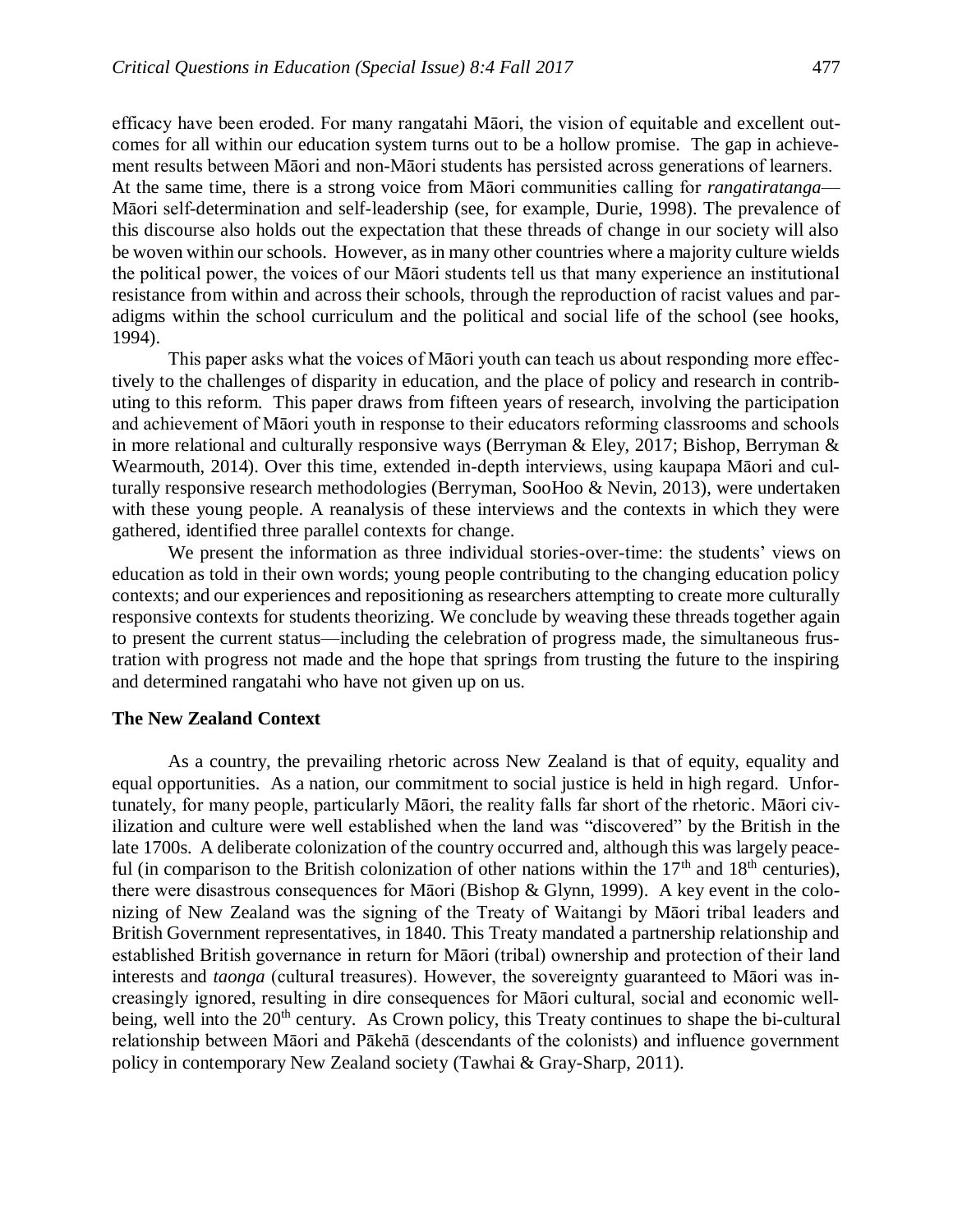## **Impacts on the New Zealand Education System**

In general, Māori students do not do as well in our education system as other students they do not remain in schooling as long as other students nor are they achieving as highly (Office of the Auditor-General, 2012; 2013; 2015; 2016a; 2016b). Despite many initiatives to raise Māori student achievement, English-medium schooling continues to return lower achievement rates for Māori than for non-Māori students (Udahemuka, 2016). In 2015, 62% of Māori students left school with NCEA<sup>1</sup> Level 2 or above compared to 83% of European students (Ministry of Education, 2016). A significant contributing factor to this is the "culturally subtractive approach" to education policy that lasted into the 1980s (May, Hill, & Tiakiwai, 2004). The purpose of schooling was seen as assimilating Māori students into Western ways of thinking and succeeding; the retention of the Māori language, culture and values was regarded as a threat inhibiting the process of civilizing or influencing over Māori (Barrington, 2008).

A movement of resistance to colonization by Māori in the 1970s, and at the same time towards revitalizing and reclaiming things Māori through self-determination, has become known as Kaupapa Māori. Smith (1999) contends Kaupapa Māori approaches involve retrieving the space to undertake research that Māori believe will be of value to them and where the traditional (powerful) research communities are open to "the need for greater Māori involvement in research" (p.183). In doing so, Kaupapa Māori research must attend to the legacies of past researcher imposition on Māori by ensuring issues of power are addressed (Bishop, 2011). Therefore, while attention must be paid to the ways in which the colonial education system has continued to underserve Māori youth, this paper begins from a position of decolonization and Māori self-determination by listening to the voices and metaphors of these young people as guides into future policy and research.

### **The Use of Māori Metaphor**

 $\overline{\phantom{a}}$ 

In our paper, we make deliberate use of Māori metaphor and terms. One Māori term for youth or young people, and the term we use, is *rangatahi* Māori. The word *rangatahi* has its roots in the verb *raranga*—the Māori word for weaving. We posit this term as a metaphoric indicator that our young people stand as both the result of the influences, including the impact of significant people in their lives, and their own position and actions of agency and self-determination. We propose that our weaving brings together three key components. As we have constructed this metaphor we have thought of these rangatahi Māori as *ngā whenu* (warp threads), weaving through their engagement with others. Adults (such as educators and researchers) who, through their various spheres have influenced rangatahi Māori in their education journey, we have thought of as *ngā aho* (the weft threads). We use this raranga (weaving) metaphor within an image of the political environment that continues to be dominated from a Western worldview—the policies and practices that are the (often unseen) structures that underpin and interplay in the weaving together (or not) of the contributions from rangatahi Māori and their educators. It is only when these threads can be effectively woven together that a new, unique creation can emerge.

Our research began in 2001, when we (a researcher, a civil servant and a videographer) were working to understand education as a context for equity and excellence. As Māori and non-

<sup>1.</sup> National Certificate of Educational Achievement (NCEA) is the official secondary school qualification in New Zealand.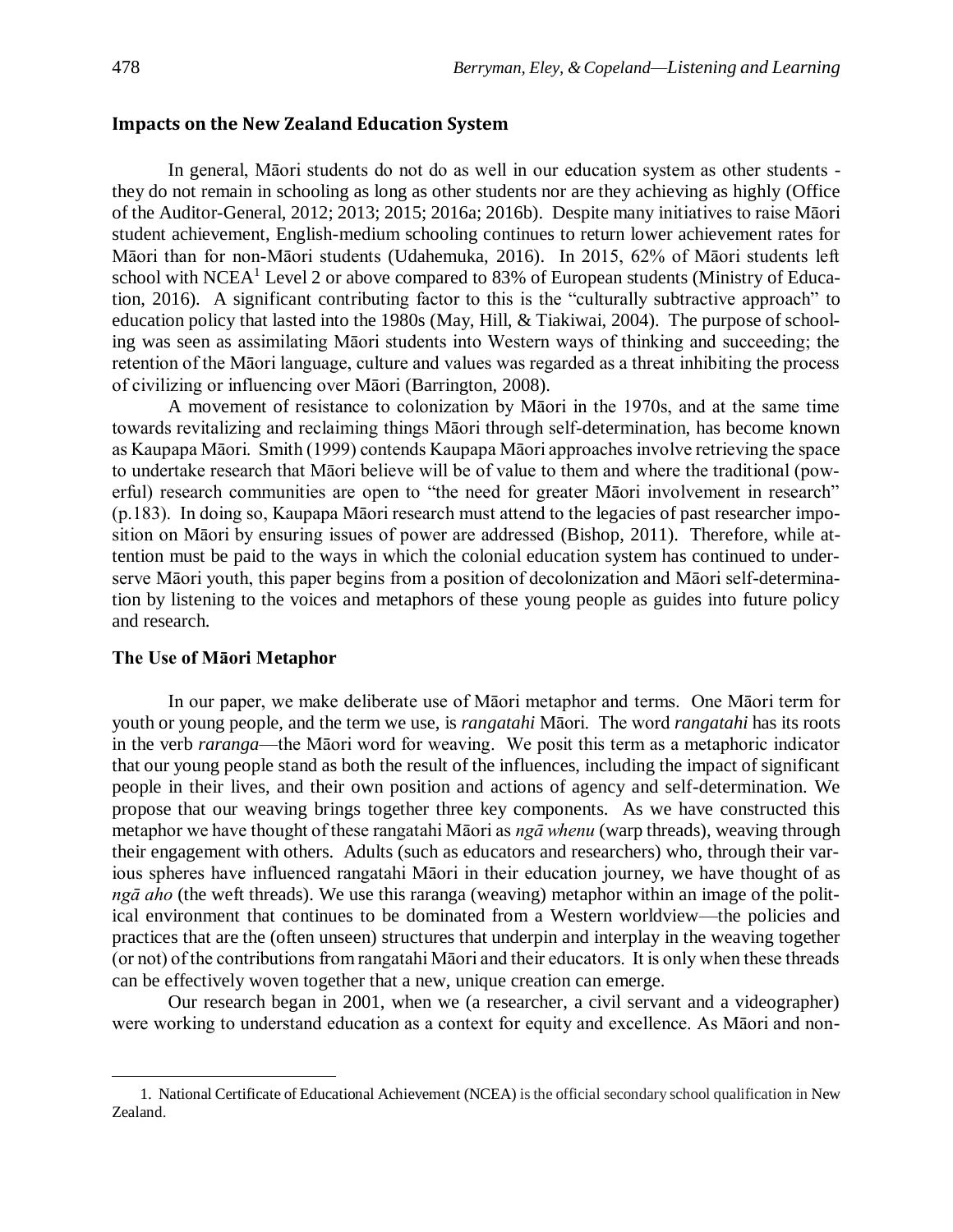Māori professionals, we were deeply involved in education, and as parents we believed the education system should be providing the best foundation for our youth and, through them, our country.

### **Method: Weaving Together Three Stories of Experience**

We present three stories that move iteratively from classrooms and schools, to the education system itself and finally to research methodologies. We express this story by building from an Indigenous, decolonizing, kaupapa Māori theoretical framework to kaupapa Māori and critical theoretical perspectives brought together in a new framework, culturally responsive methodologies (Berryman et al. 2013). We use an iterative process of building on learning from one study to the next. Authors have been part of all studies.

Story 1 draws from the schooling experiences of rangatahi Māori. These stories were gathered at three different times: 2001; 2005-2009; and in 2015. The three research events were all undertaken within appropriate ethical procedures. In 2001 and then again from 2005-2009, the perceptions of rangatahi Māori were gathered using Kaupapa Māori methodologies undertaken by experienced and respectful interviewers. All interviews were transcribed and a thematic analysis of the transcripts was undertaken employing a grounded theory approach. While prioritizing confidentiality, there were opportunities for rangatahi and schools to review the analyses and they confirmed that the resulting themes and collaborative stories captured the intent of their messaging. The group-focused, interviews-as-conversations were held on the school grounds, and were to become instrumental in bringing deficit theorizing and discursive repositioning into the education landscape in New Zealand (Bishop & Berryman, 2006). However, while Māori researchers were involved each time, adults with perceived authority led the questions and despite benign intentions, may well have replicated the same power dynamics of the students' schooling experiences.

Story 2, locates students' experiences within a movement towards greater social justice in education, portraying the political climates impacting on minoritised students and families. From an analysis of relevant educational policy and literature, we discuss the macro-climate of government policy changes and how these were derived and have been implemented for Māori. The 'default positions' of schools to align with and to reproduce middle-class, Western values across the schooling system continues to be the challenge. In response, the themes from rangatahi Māori voices reveal their priorities.

Story 3, gathered in 2015, learned from our earlier interview experiences. This research utilized a relational and culturally responsive framework, a merging of both kaupapa Māori and critical methodologies (Berryman et al. 2013). The students, as participants, knew they were the knowledge holders and would be sharing their messages under the mantel of their tribal leaders and *whānau* (families and extended families). Story 3 constitutes the changing researcher positioning that led us to pay careful attention to the cultural contexts in which rangatahi Māori shared their theorizing.

Our conclusion attempts to triangulate our iterative learnings from the three stories. We look at what these young people taught us about the cultural resilience and self-determination they drew on in order to survive and, sometimes, to flourish within the school system. The two-fold role of adults, both Māori and non-Māori, is explored—both in supporting, encouraging and freeing rangatahi Māori within the system; and, in working with leaders and teachers to resist negative practices within schools. We conclude by looking at the possibilities and promise for these young people and for our society as a whole when our youth can lose labels that "minoritize" or "marginalize"; and can stand proud, having succeeded *as Māori*—the vision of the New Zealand Government's Māori Education strategy (Ministry of Education, 2015).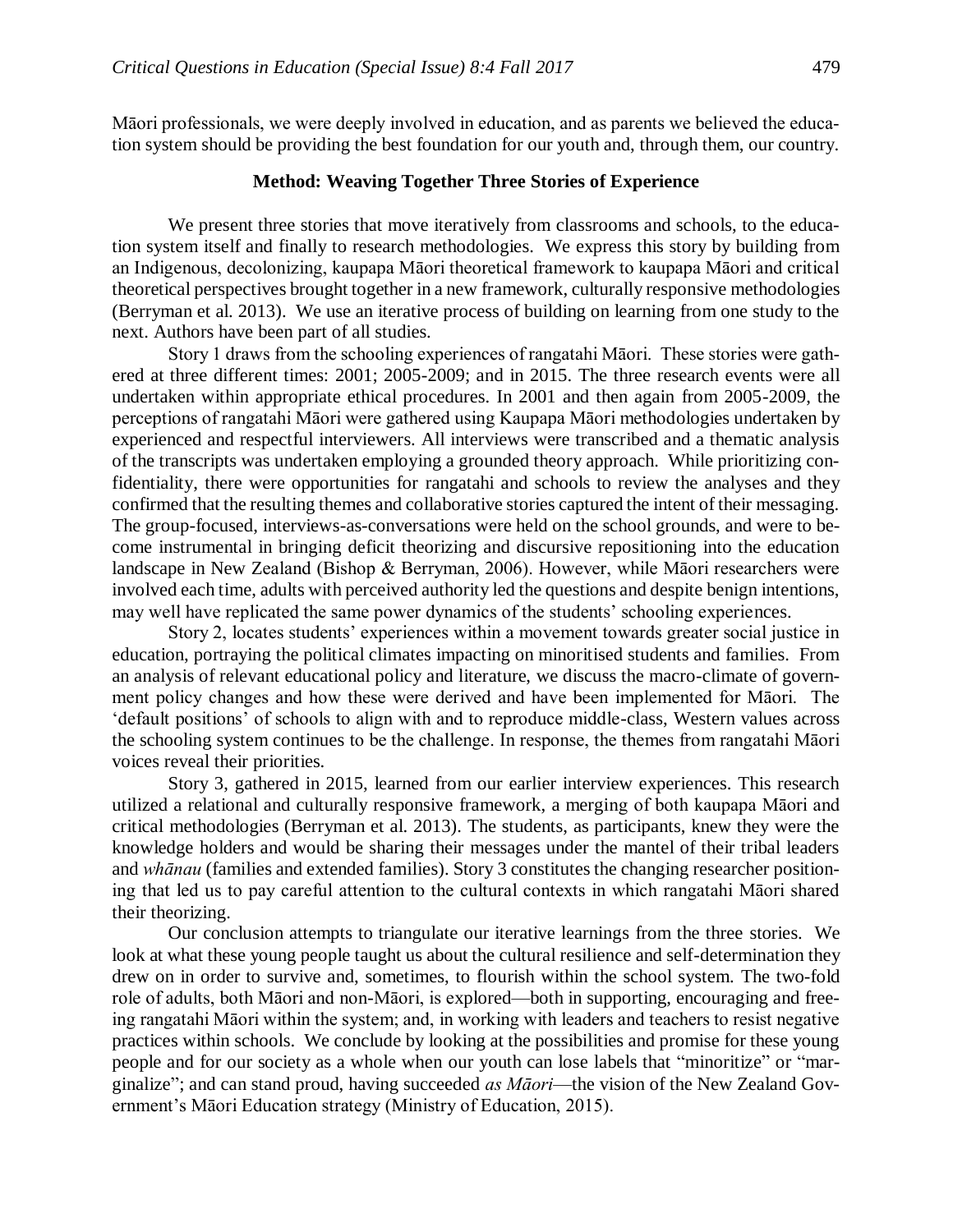# **Story 1: The Experiences of Rangatahi Māori within New Zealand Schools**

In 2001, principals, teachers, whānau members and Year 9 and 10 Māori students (12 to 15 years) from five secondary school communities were asked what, in their experience, would engage Māori students in learning. Teachers were asked to identify two groups of students; those engaged and those who non-engaged with learning. Both groups spoke in depth about the deficit positioning they endured merely for being Māori. The quotes below are from students interviewed in 2001, and reported in Bishop and Berryman (2006).

Being Māori. Some teachers are racist. They say bad things about us. We're thick. We smell. Our uniforms are paru [dirty]. They shame us in class. Put us down. Don't even try to say our names properly. Say things about our whānau. They blame us for stealing when things go missing. Just 'cause we are Māori. (p.11)

The major difference between the two groups came in how they determined to respond to the overpowering and deficit discourses being perpetuated by their teachers and non-Māori peers. Engaged Māori students talked about leaving their culture at home in order to succeed at school and this discourse remained in 2005-2009 when cohorts of other students in the same reform initiative were also interviewed:

Being at a school that has a lot of Pākehā (non-Māori mainly of European descent) teachers, I'm not really putting them down, but it's something that you have to do, you kind of have to leave your Māoritanga (all aspects of being Māori) at the door, because you can't really...they don't understand you as much…it's hard to carry on with your Māoritanga in class.

Non-engaged students in 2001 talked about actively resisting when they felt they had been wrongly treated but being powerless to do anything other than be removed from learning or remove themselves from learning:

Our art teacher is…like dumb, and she doesn't teach us anything, so the whole class talks, but it is only the Māori that get kicked out. Well she will come over to us and tell us to stop talking, and then we will go, "But the whole class was talking." And she will say, "No, you stop talking." Mr. H kicked us out [the Head of Department], and we tell him that she doesn't teach us and that is the whole class, but he just kicks the Māori out. Yeah, we have been kicked out for the rest of the year. We just sit in these other senior art classes, and we do nothing. (Bishop & Berryman 2006, pp. 18-19)

And also in 2005-2009: "if we don't get along with a teacher our whole class shows it." The analysis from 2001 showed that for both engaged and non-engaged students, school was a negative experience that the researchers described as "overwhelmingly awful, year after year" (Bishop & Berryman, 2006, p.255). While giving up their cultural identity resulted in marginalization, many engaged Māori students accepted this as the price to pay for remaining at school and achieving academic qualifications. Those not prepared to compromise their cultural identity went in search of less hostile communities within which they felt they could belong.

Similarly, from 2005-2009, groups of students from 12 different schools reported another poignant message about the moments within their schooling that held promise, albeit set against a background of micro-aggressions (both overt and covert) that challenged their language, identity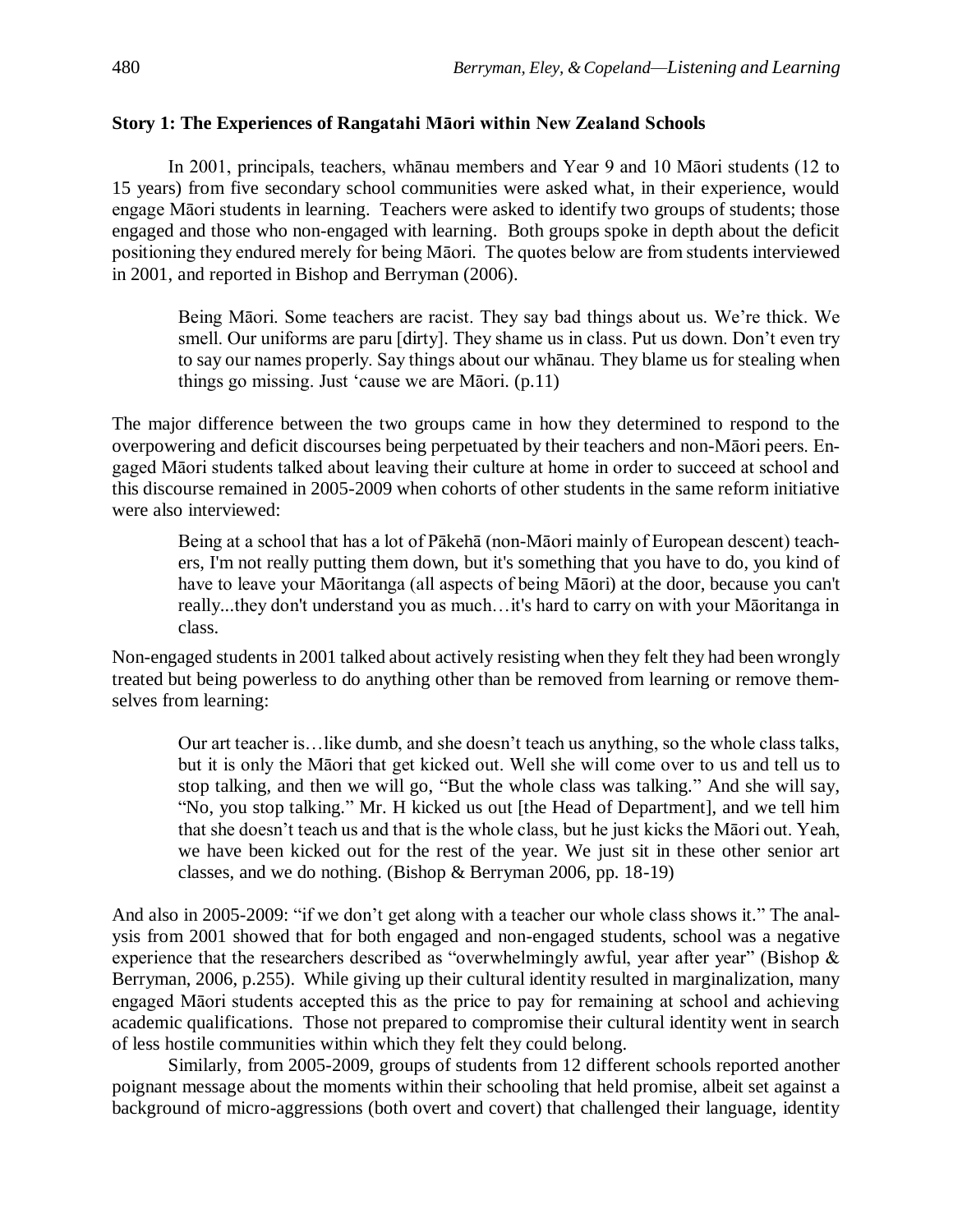and culture. They, too, talked of the likelihood of experiencing pedagogy of variable quality across their school: "She rocks, she's a mean [great] teacher. Need some more like her. Yeah true, it's dumb just passing in one class and failing in all the others" (2005-2009). When rangatahi Māori believed that teachers were not fulfilling their professional responsibilities, they were likely to reciprocate similarly. Sometimes, they did not attend the classes of these teachers on a regular basis and, when they did, they lacked any real effort. Despite this, a picture of what would engage Māori students with learning was emerging and, over the years, these discourses have been reinforced and strengthened.

# *Self-determining pedagogy of relations*

To engage in learning, groups of students from over the years have told us that educators need to provide a pedagogy that is relational (Bishop & Berryman, 2006; Sidorkin, 2002) but from which they could also be self-determining (Young, 2004):

…you get to know her and she gets to know you and stuff like that and she'll talk to you and stuff and you feel comfortable around her…she's not making you feel kind of awkward. Like if there was something wrong she would like warn us and tell us that we're doing it wrong, but like our other teachers don't know our class as well and that's why, I don't think they tolerate our class much because they don't know us like how she knows us, but she's got to know everyone, like she knows everybody in our class, she knows everything. (2005-2009)

Students described positive relationships with teachers as those where they were not talked down to, where power was shared and where teachers were committed to their students' success.

You can tell he respects us, because when it comes to learning big time he's always there, if we don't understand something he doesn't talk to us like little babies, he talks to us like young adults. Mrs. D talks to us like we are the same level. And everyone really respects her because of it and like everyone knows she's the teacher and the boss but she also most of the time she doesn't make herself feel dominant over the rest of the class but at the same time she is still the teacher. But other teacher's talk like I am the teacher and you are the student. And they think they are better than us. "You [have to] listen to me, I don't [have to] listen to you."  $(2005-2009)$ 

Relational pedagogy is reinforced when teachers actively reject negative stereotyping and raise students' own expectations of their abilities to realize their own power in the learning space:

At the start of the year we were like "we're dumb, we're the dumb class, the dumb lot." She goes "no, no you're not dumb." She said from now on we're not allowed to say that word. We're bright, she reckons. Yeah, she wants us to strive, to go to the next level. (2005-2009)

In the same way as the 2001 students, the 2005-2009 students were clear about the teachers they could work with and those they chose not to work with. Often this was because they had failed to find a way to get along.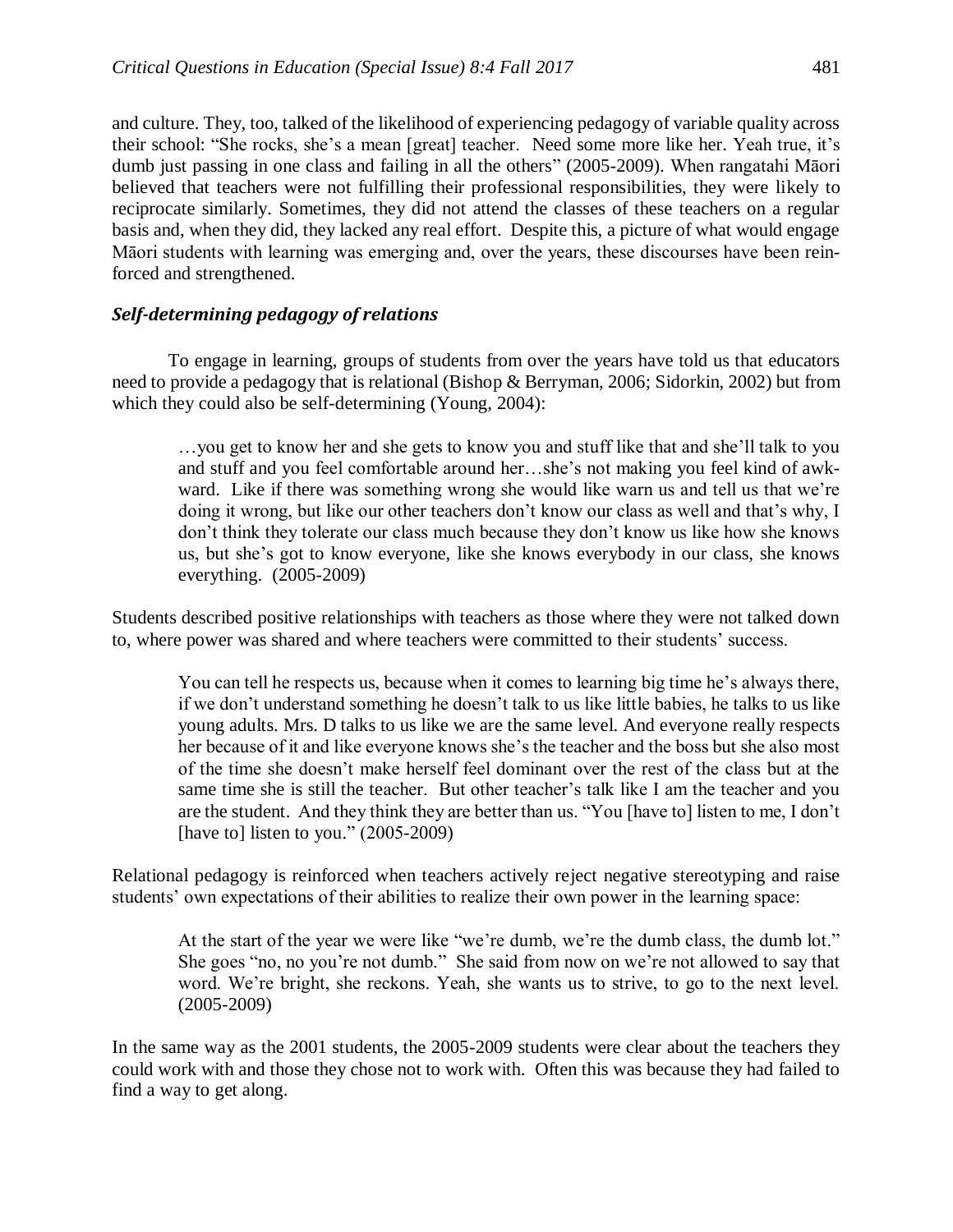We need a teacher that we get along with, we don't learn anything if we don't get along with the teacher. None of us get along with [Teacher 1] and she just sends us [out of class] and like lots of people go [out of class] every day and don't learn. She makes things so it's better for us more than for her.

They don't have to do any of this stuff but, yeah, they just do it and I think it's awesome that they do it, especially towards the Māori students in this school. Yea, it's really gives us like a sense of whānau in this school.

She wants to be like a good teacher. She doesn't want to be your friend or that sort of thing. She's like a friend, but not a friend. He's firm and lenient and very, very positive, positive thinking, like if you do something wrong he's always there to back us up. (2005- 2009)

Students talked about the teacher's response to absenteeism as being an indication of an improved relationship.

Yeah, I have wagged [absented themselves] math. He went to my class and called me over, "why weren't you at math? Wagging?" You got to tell the truth eh! He cares that we're in class. That means you've got to be straight up with him. (2005-2009)

Students consistently argued relationships as being essential and foundational to their engagement. Bishop, Ladwig and Berryman (2014) were later able to statistically verify their argument.

# *Culturally responsive pedagogy*

Once a relational pedagogy has been established, students wanted a pedagogy within which they can construct new learning from their own prior knowledge and cultural experiences. Rather than marginalize their prior knowledge and experiences, or try to impose a transmission model of learning, rangatahi wanted to bring their own funds of knowledge to their learning (Gay, 2010; Sleeter, 2011). In 2001, this was seldom their experience:

We do a unit on respecting others' cultures. Some teachers who aren't Māori try to tell us what Māori do about things like a tangi (cultural rituals of mourning). It's crap! I'm a Māori. They should ask me about Māori things. I could tell them about why we do things in a certain way. I've got the goods on this, but they never ask me. I'm a dumb Māori I suppose. Yet they asked the Asian girl about her culture. They never ask us about ours. (Bishop & Berryman, 2006, p.76)

Through all the interviews between 2001 and 2009, rangatahi Māori articulated a collective call for successful engagement in education for them and their peers: "As Māori, you want everyone to be there with you to help you along the way, and to help them along the way. You don't just want to succeed for yourself, but you're taking everyone with you" (2005-2009).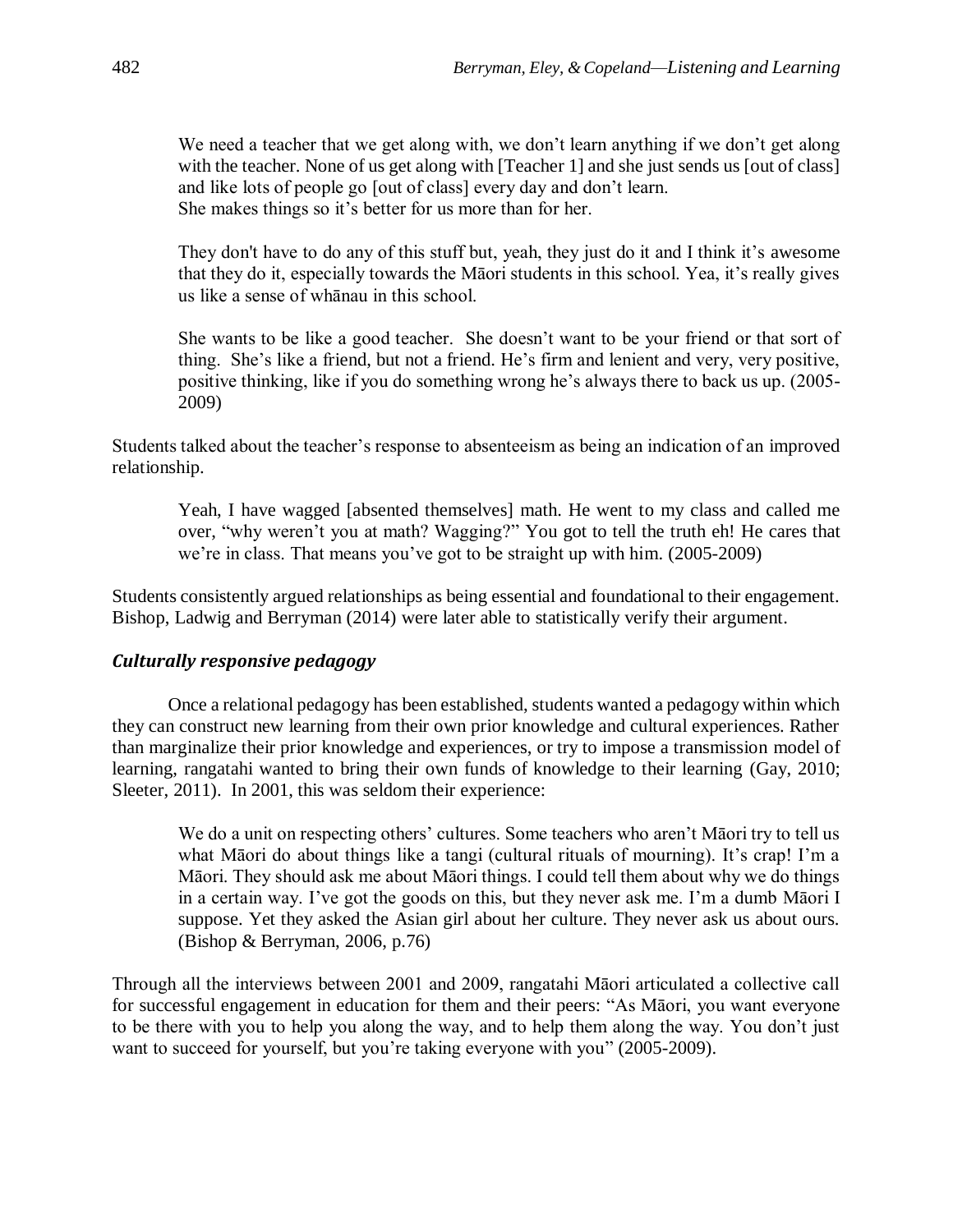By altering the power relationships and pedagogies within classrooms, teachers found that the students' cultural values could enhance cognitive engagement and subsequent achievement.

### *Reciprocal dialogic pedagogy*

Bringing their own experiences to the learning, through active social engagement with others, requires determined opportunities for dialogue to occur throughout the learning. Contexts such as these allowed learners the opportunity to both seek advice and ask questions of other students without fear of embarrassment or reprimand. Thus, all of the expertise in the class was activated instead of relying solely upon the expertise of the teacher.

Mrs. R changed like everything she could. We're all used to teachers teaching us all together. But what she does is she teaches us to teach other people. She puts us in groups and then we learn this and that and we go on to our group and teach them that and then that group will teach the rest of the group. (2005-2009)

Students increasingly spoke of the power of this more dialogic way of working. In schools this brought about dramatic shifts in both the quality of the education experience for rangatahi and their achievement.

Last year I was in like the naughty class and yeah, our class was just like naughty, our class didn't do work, we didn't get anywhere, but this year this class is like pretty safe, we do our work, pass our grades, we come together. At the start of the year we were separated but we all came together as a team.

There is like a family bond in here but it's like we're accountable to each other so if we see someone who's not actually being responsible it's like we have the responsibility on ourselves to make them accountable for what they are doing. (2005-2009)

#### **Story 2: Reforming New Zealand's Education System**

The experiences of the students recounted above, occurred against a backdrop of historical and political injustices that impacted on the lived experiences of all parties, and underwrote the prevailing discourses across New Zealand society. Most of the learning of our nation's history has come through the curriculum taught within the schools—the same agency and institutions that perpetuated the misinformation and misconceptions about differences between cultures. The positioning of Western (White) culture and values as superior to the 'native' (Brown) culture continued for many decades. This had dire consequences for Māori youth in schools. By the beginning of 1960, publicity about social maladjustment in the cities had focused the government's attention on Maori issues, particularly the "disproportionate numbers in the Court records" and evidenced by "their educational achievements (but not their capacity) [being] below par" (Hunn, 1961, p. 98).

The response of the state to this problem of 'social maladjustment' was to look for solutions that the New Zealand Ministry of Education came to acknowledge as "well-intentioned but disadvantageous actions" (Ministry of Education, 2015). Many of these actions were pathologizing, seeking to address and compensate for perceived deficits within the students and their home life. For example, the Chapple Report (Chapple, Jeffries, & Walker, 1997) concluded that the differences in achievement resulted from Māori socio-economic status rather than ethnicity and "there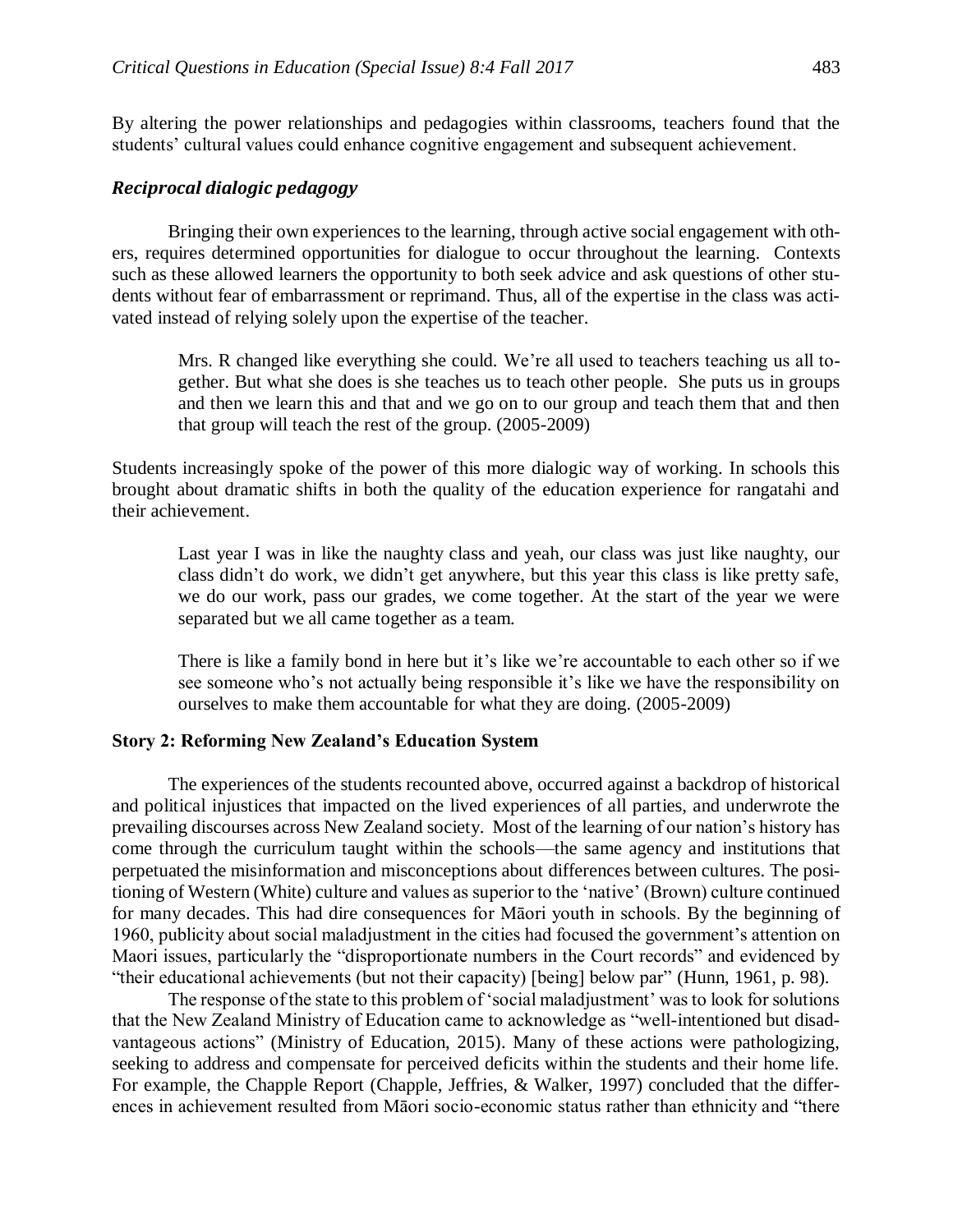was therefore nothing significant about 'being Māori' that affected education success." These findings significantly affected the way teachers thought about the educational achievement of Māori and contributed to many of us adopting a "blaming" attitude and an abdication of responsibility providing tacit approval for the poor teaching, put-downs and derogatory comments experienced by the students as 2001 and 2005-2009. Ten years later, a re-analysis of the Chapple Report data demonstrated that ethnicity is a significant factor in achievement over and above socio-economic status (Harker, 2007).

Māori were not passive bystanders during this upheaval but were active determinants of the pathway education should take for rangatahi Māori. Māori kaumātua (elders) became increasingly strident in voicing their discontent with an education system where rangatahi Māori consistently neither enjoyed nor achieved education success. A series of four Hui Taumata Mātauranga (Education Summits) were hosted by Ngāti Tūwharetoa, a central North island *iwi* (tribal group). Education officials and politicians attended the hui and listened to kaumātua (tribal elders), Māori parents and grandparents spoke of their aspirations and hopes for their children though our education system. A second Hui Taumata was held in November 2001, focusing on leadership in education and the place of Māori in education authority. A third, held in March 2003, looked at the quality of teacher education and Māori experiences in the tertiary sector.

The fourth and final Hui Taumata Mātauranga was held in September 2004 and centered on the views of rangatahi Māori themselves. From the voices of these young people, the following determinants of success were derived:

- relationships for learning;
- enthusiasm for learning;
- balanced outcomes for learning;
- preparing for the future;
- being Māori.

Their experiences and the themes that ensued paralleled the challenges raised by the young people whose voices comprise our 2001 and 2005-2009 stories. The collective voices of rangatahi Māori were also very much in line with Māori politicians and scholars who increasingly advocated that all state-funded schools needed to ensure Māori students' language and culture were present in their schooling experiences. All advocated that rangatahi Māori must not have to leave their language and culture at home in order to succeed at school, and they have continued to advocate that strong cultural identity is a prerequisite for education success (Barrington, 2008; Bishop & Berryman, 2006; Durie, 2001).

In response to the growing understandings, including at these Hui Taumata, that a systemlevel response to Māori underachievement was required, the Ministry of Education embarked on a series of policy initiatives. The first strategy, launched in 1999, recognized that Māori educational success was a Ministry-wide responsibility. The term Ka Hikitia translates as "to step up" the name of the policy being a call for the system to "step- up" to meet the needs of Māori. The first document (in 2006) *Ka Hikitia: Setting Priorities for Māori Education* was published as an internal document within the Ministry, setting out the proposed Māori education priorities for the next five years. In 2008, *Ka Hikitia—Managing for Success: The Māori Education Strategy 2008- 2012* was released, a four-year strategy document for the public and mandated policy for schools. A subsequent four-year strategy *Ka Hikitia—Accelerating Success 2013-2017* was released. The vision statement for Ka Hikitia is: Māori students enjoying and achieving education success as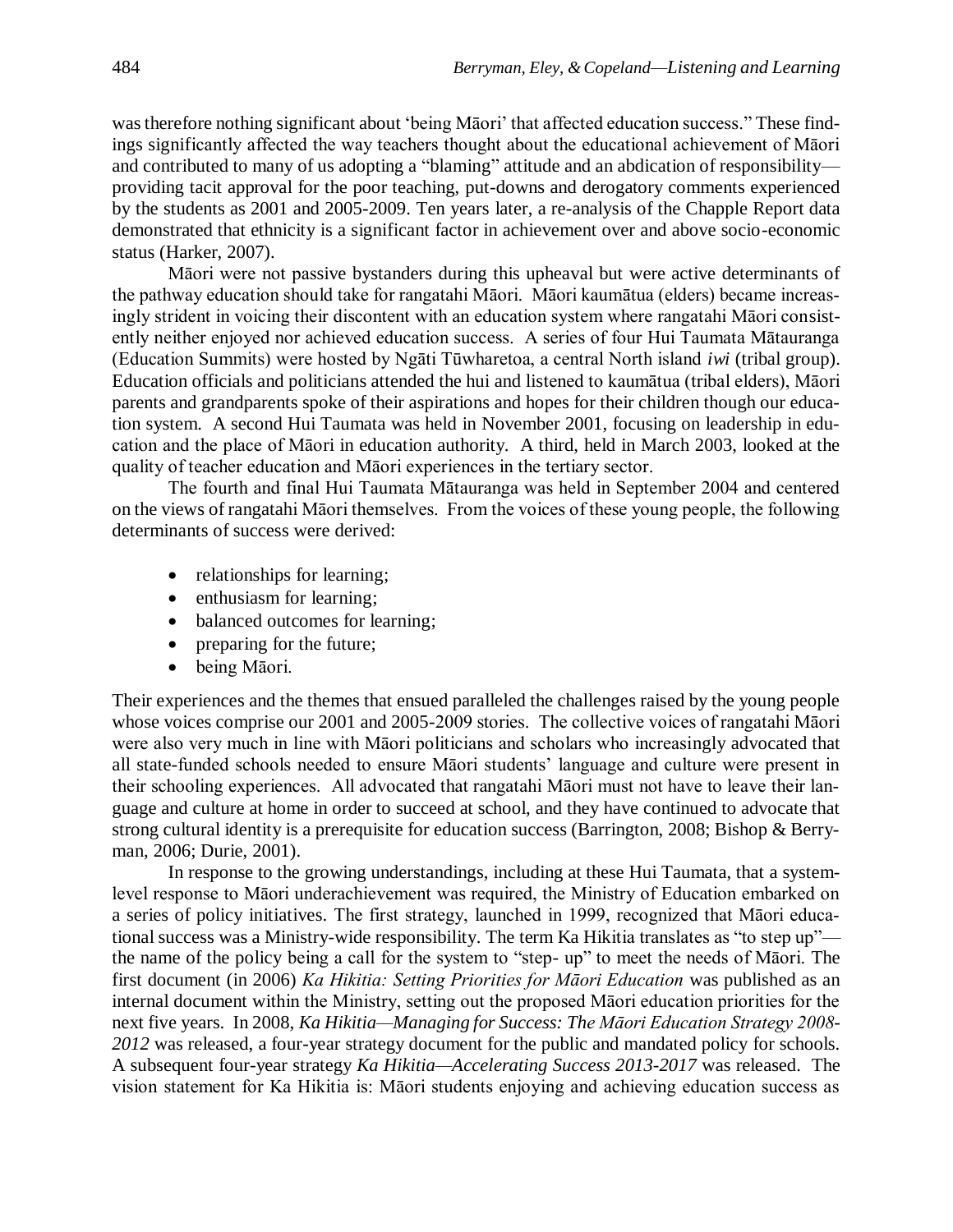Māori—a vision statement that grew out of the voices of Māori through the Hui Taumata Mātauranga and continued to be reinforced through the voices of rangatahi Māori.

The above recitation outlines the political desire, voiced by rangatahi Māori and supported by Māori leaders, to both own the issue of intergenerational underachievement by Māori students and to mandate the need for schools and the education system to 'step-up' to address the issue. However, despite over 20 years of policies and strategies entitled "The Māori Education Strategy," there is little evidence of changes inside educational settings, including schools. The effectiveness of Ka Hikitia has been evaluated by the Office of the Auditor General (see Office of the Auditor-General, 2012, 2013, 2015, 2016a, 2016b). The Auditor General was reasonably positive regarding the *potential* of the policy: "overall, I found reason to be optimistic that Ka Hikitia will increasingly enable Māori students to succeed." However, the report also states:

The Ministry of Education (the Ministry) introduced Ka Hikitia slowly and unsteadily. Confused communication about who was intended to deliver Ka Hikitia, unclear roles and responsibilities in the Ministry, poor planning, poor programme and project management, and ineffective communication with schools have meant that action to put Ka Hikitia into effect was not given the intended priority. As a result, the Ministry's introduction of Ka Hikitia has not been as effective as it could have been. (2013, p.7)

#### **Story 3: The Researchers' Journey**

In Story 3, culturally responsive research methodologies allowed the researchers to gather the stories of rangatahi Māori from across the nation (who had succeeded as Māori at school) to add to the weaving without compromising their cultural identity. This story alludes to changes over time in the researchers' positioning and ways of working. While we have always understood the moral imperative to make a difference for students underserved by the education system, many of whom are rangatahi Māori, we have not always understood the ways that this might be best achieved.

When the rangatahi Māori voices from 2001 were first shared with educators in New Zealand and then later published (Bishop & Berryman, 2006), they were considered ground-breaking. For the first time, educators and policy makers could see and read about the impact of their practices on rangatahi Māori. Thus, began a drive by many educators to seek solutions by "gathering student voice." Immense care had been undertaken in the 2001 research to develop non-dominating power relations with the research participants. Yet, an unanticipated consequence has been a number of educators gathering students' views, using traditional western research frameworks and without following ethical requirements—potentially, opening up acts of societal oppression. Until educators understand how power plays out in these conversations, they will continue to be problematic.

Acts of research such as these give "little regard to participants' rights to initiate, contribute, critique, or evaluate research" (Berryman et al. 2013, p.1). Berryman et al. go on to say that "traditionally, the ''right to-be-studied (or not)'' and decisions about how the study would be carried out have not been maintained by the researched community, rather they have been sustained by groups of outsiders who have retained the power to research and to define." The wide acclaim given to the inclusion of "student voice" in the early research had opened up the need to better understand how to create contexts for students (and others) to be heard through research methodologies in ways that were participatory and empowering for the students and did not inadvertently perpetuate oppression.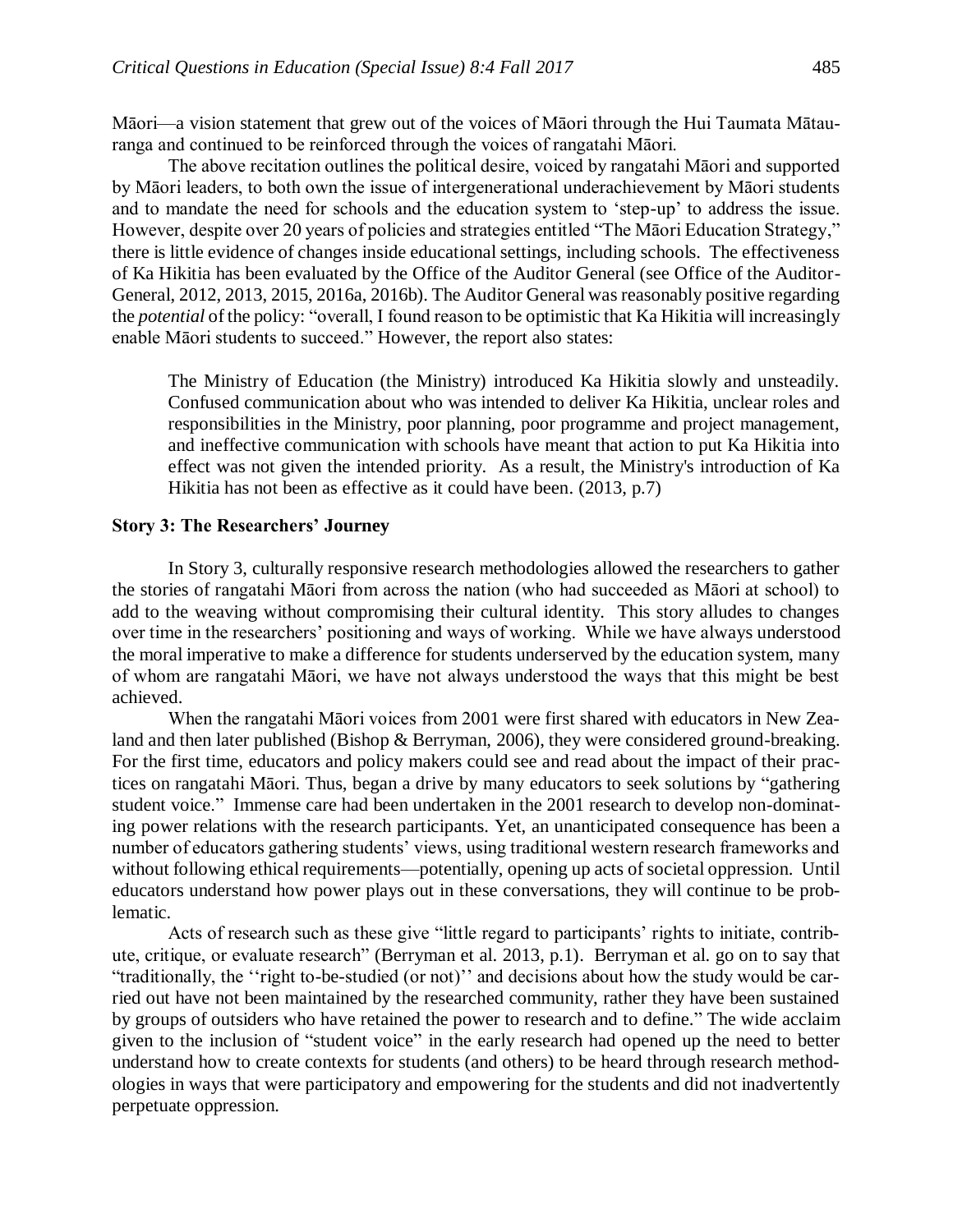This dilemma is a familiar one for those who seek to understand the experiences of young people, especially those of non-Western cultures, in our education system. For example, Tillman (2002) refers to research that allows "opportunities for collaboration, insider perspectives, reciprocity, and voice" (p. 3). However, despite this positioning, it is still possible for a caring researcher/educator to sit outside of the experiences of the students, to question or to comment on their experiences and not truly and respectfully hear them or even draw on the knowledge, experience and full contribution of the participants.

By 2015 we understood that the relationship and positioning of the researcher and the students were pivotal, consequently we deliberately created a "research stance where establishing respectful relationships with participants was central to both human dignity and the research" (Berryman et al. p.1). And, out of respect that all participants identifed as Māori, there was an explicit attendance to the notion of "situated cultural practice" (see, for example, Goodnow, 2002; Lee, 2007; Rogoff, 2003; Rosaldo, 1993). The notion of research as situated cultural practice proposes that "what drives research, its purposes and uses, how meaning is made during the implementation of research practices, and the knowledge and representations that are produced are culturally and socially mediated and negotiated processes" (Arzubiaga, Artiles, King, & Harris-Murri, 2008, p.310 ).

The students interviewed came from schools that were participating in a school reform program called Kia Eke Panuku: Building on Success. 2 In the context of an educational policy (Ka Hikitia) that requires schools to ensure that Māori students enjoy and achieve educational success as Māori, Kia Eke Panuku found a great deal of confusion and uncertainty in schools about how to interpret, let alone implement, the mandated policy. To gain understandings and provide some guidance for school communities, Kia Eke Panuku sought input from two groups. The first group comprised eight experienced educational experts (both Māori and non-Māori). The second group comprised over 150 senior rangatahi from 58 secondary schools who were part of the Kia Eke Panuku initiative—that is, these rangatahi were attending schools that had demonstrated a commitment to making a difference for Māori students as evidenced by their willingness to participate in Kia Eke Panuku: Building on Success.

Neither group worked towards a definitive definition or application of the phrase: Māori students enjoying and achieving education success as Māori, but rather worked to produce a set of ideas as starting points for on-going reflection and sense-making by school communities<sup>3</sup>. This was an important construct within the research methodology. Culturally responsive methodology was selected as the means for engaging with rangatahi Māori and, although culturally responsive methodology shares the same goal of involving all stakeholders in the research as in participatory research and public sociology, it differs in intention. Culturally responsive methodology is not always about transformation: "one does not enter the relationship with the explicit intention of changing the other but rather to honor and support the other" (Berryman et al. 2013, p.107).

To ensure a respectful, agency-enhancing research stance, set in a cultural context that privileged Māori ways of working over more traditional Western ways of information gathering, the researchers hosted students in a series of nine hui (meeting/s run following Māori cultural

l

<sup>2.</sup> Kia Eke Panuku: Building on Success is a New Zealand secondary school reform initiative, funded by the New Zealand Ministry of Education, however, this paper represents the view of the authors and is not necessarily the view of the Ministry. The initiative was implemented in 93 secondary schools (approximately one third of all New Zealand secondary schools.

<sup>3.</sup> Fuller details of the process followed and discussions undertaken, can be found on the Kia Eke Panuku website: http://kep.org.nz/student-voice/about-the-themes.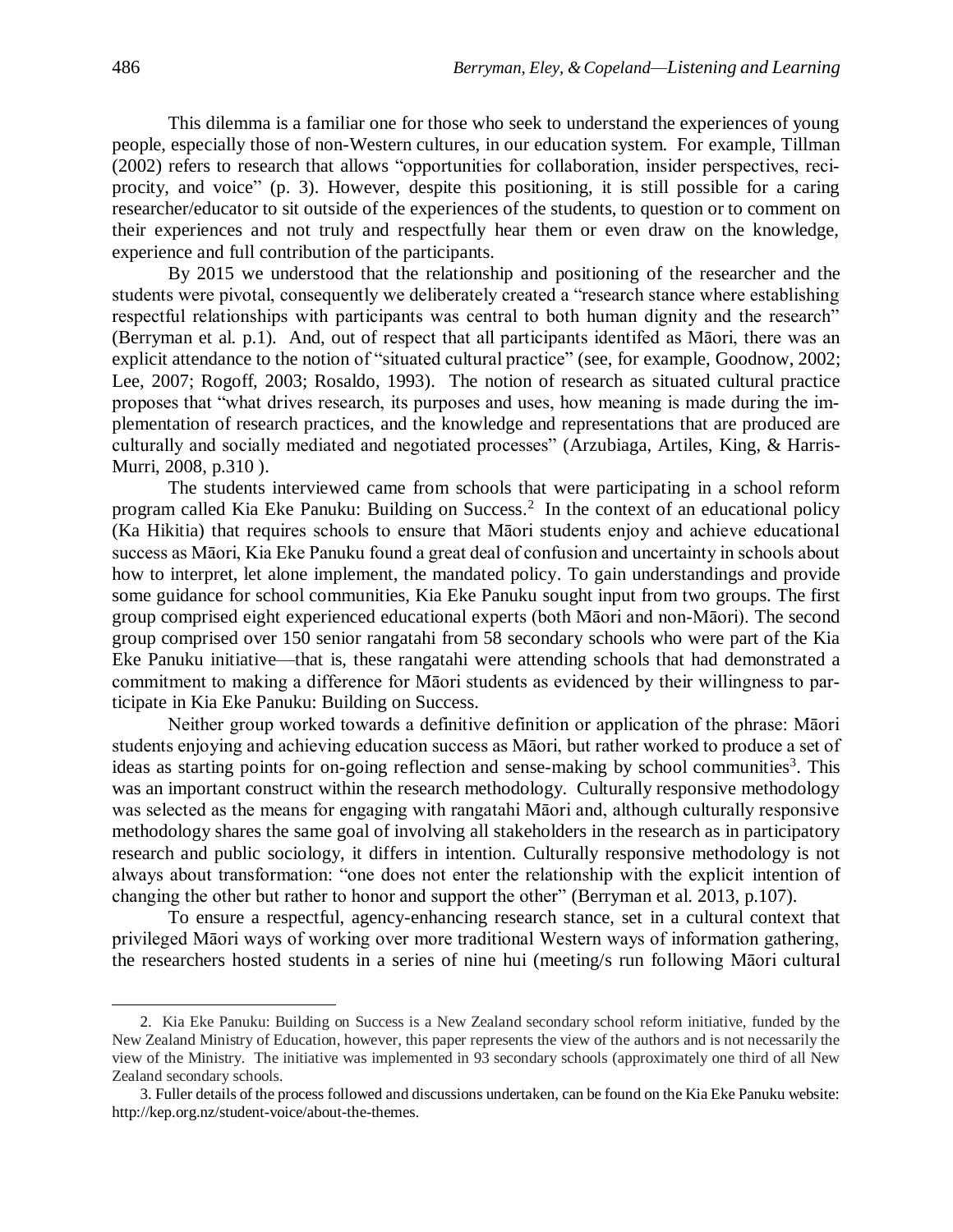procedures), on marae (iwi cultural spaces) across New Zealand. The researchers did not directly select the student participants, but schools were asked to invite up to three senior Māori students to participate. In most cases, the schools talked with their senior students about the request and the questions under discussion. This resulted in 158 rangatahi attending the hui, accompanied by at least one adult, most frequently the adults involved a member of the school's Senior Leadership Team but also included teachers, whānau and iwi members.

Prior to the hui, rangatahi received three questions and had opportunity to think and talk about the questions with their peers, their whānau or other people. The questions were:

- What have been your successes in this school?
- Who has helped you with this success?
- In your experience, what does Māori students enjoying and achieving education success as Māori mean?

Rangatahi from each school were interviewed by their accompanying adult (from their school) who posed the questions. The responses were often in the form of conversations between the students as they interacted with each other and built on previous responses. Rangatahi frequently referred to speaking on behalf of others who were not present but speaking with their permission and their blessing. Their accompanying adults did not join in these conversations but listened respectfully. We observed many school leaders being emotionally moved by the powerful stories told by their rangatahi, who fearlessly took us all to task for injustices and inequities perceived within education and, in equal measure, praised and endorsed the steps taken to redress those injustices.

By 2015, rangatahi Māori reported that across schools there had been a re-positioning of how their own culture could be more equitably recognized and developed by some of their teachers. Students saw in the actions of these teachers something more than cultural appropriation of knowledge and skills, but rather a response to them as individuals, as culturally located learners.

We have teachers who have come from England and from other countries who have no te reo Māori (Māori language). They learn te reo Māori and try to understand it. I can help them. That's important for me because it shows that they have motivation, they have a passion to understand students at a deeper level. It shows me that they take into consideration my culture and who I am as a person, as a Māori person. It shows that they appreciate that as well.

There's a huge drive on excellence, but there's also a huge drive on keeping your culture, keeping your culture alive...making it known to you and to everybody else that you are Māori and you're proud to be Māori. And yeah, I think that's an important thing you need to have whilst going through education, you need to have that bit of culture just to bring it all back home. (2015)

For some the school environment had become an opportunity to recover what had been taken through generations of colonization and separation from tribal homelands and whānau connections. For others there were receptive, non–Māori taking steps to acquire the knowledge, skills and experiences they needed to understand the circumstances and world-view of their students: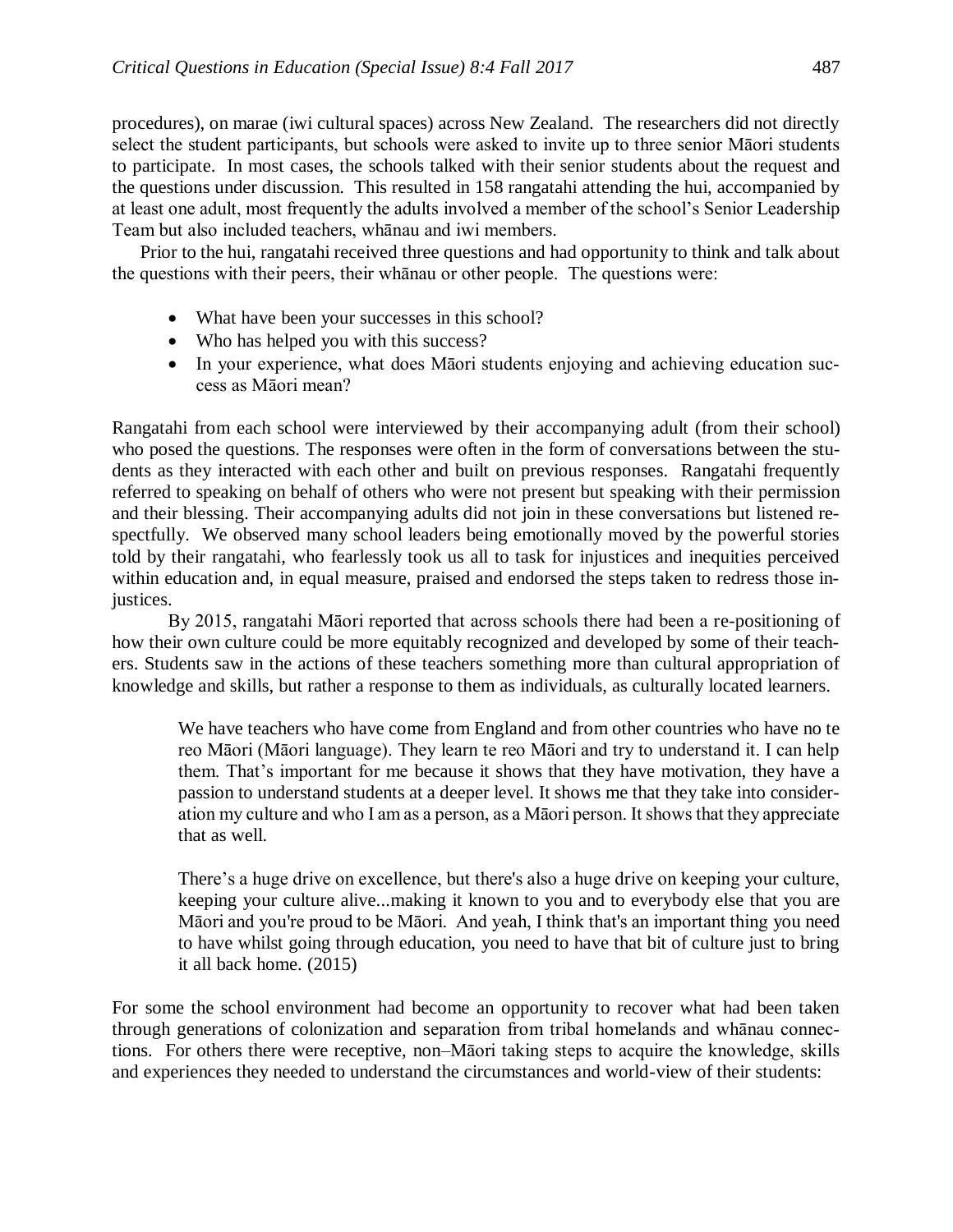I was fortunate enough to be able to share my culture with the teachers and teach them a little bit of te reo Māori, and it was really cool to see how they were responsive to what I was trying to teach them.

This year has been really good, with teachers stepping up and including Māori culture in what we learn in class. It's been really good. And so, for me, that's what I think is Māori success, being able to have that connection in your subjects to really get the proper understanding that you need. (2015)

Students were moved to take direct and collective action where they saw Māori students being under-served:

> My culture's very important to me, so if they're not offering it at our school, if they're not giving students the opportunity then I'm going to fight for that, and I'm not going to let that go away. So, I talked to the principal, talked to teachers and nothing was happening with te reo. I wanted to know why, so I ended up going on to the wider community...and I ended up going on to TV cause the community actually were concerned that there wasn't any reo in our school, and so I pushed for that…and now Māori will be offered next year at school, because it's something they deserve to learn, and if it's not being offered, and it's not fair. (2015)

In one school community, rangatahi Māori initiated a national petition to require schools to include within their curriculum matters pertaining to the "Land Wars." This period of New Zealand's colonial history was marked by armed invasion, by British militia and subsequent widespread confiscation of Māori land. While the government declined to prescribe the curriculum in the way requested it subsequently lent support to a call for the reinstatement of a commemorative day. Encouragingly, others, celebrated their new-found agency and defined this in terms of Māori values and practices.

From a Māori perspective, it's about manaakitanga (building the respect of others), whakawhanaungatanga (making connections as family), tautetanga (supporting others who rely on you), all those things, and āwhina (care). At my school now the teachers tell us, mahi ngā tahi—work as one. And definitely I do....working in pairs, or in groups. So, the teachers aided me with not working alone...to put myself out there towards others. And, you know, kaua kei whakamaa: do not be shy. Just work together. (2015)

# **Success as Māori' as Described by Māori Students**

Despite each hui being totally independent of the others, there was remarkably high consistency of experiences across the nine hui. Across all rangatahi and across all groups, common experiences and understandings were shared. The following ten themes emerged:

- [Being able to resist the negative stereotypes about being Māori](http://kep.org.nz/student-voice/about-the-themes#accordionPanel1757)
- [Having Māori culture and values celebrated at school](http://kep.org.nz/student-voice/about-the-themes#accordionPanel2064)
- [Being strong in your Māori cultural identity](http://kep.org.nz/student-voice/about-the-themes#accordionPanel1759)
- [Understanding that success is part of who we are](http://kep.org.nz/student-voice/about-the-themes#accordionPanel1761)
- [Developing and maintaining emotional and spiritual strength](http://kep.org.nz/student-voice/about-the-themes#accordionPanel1763)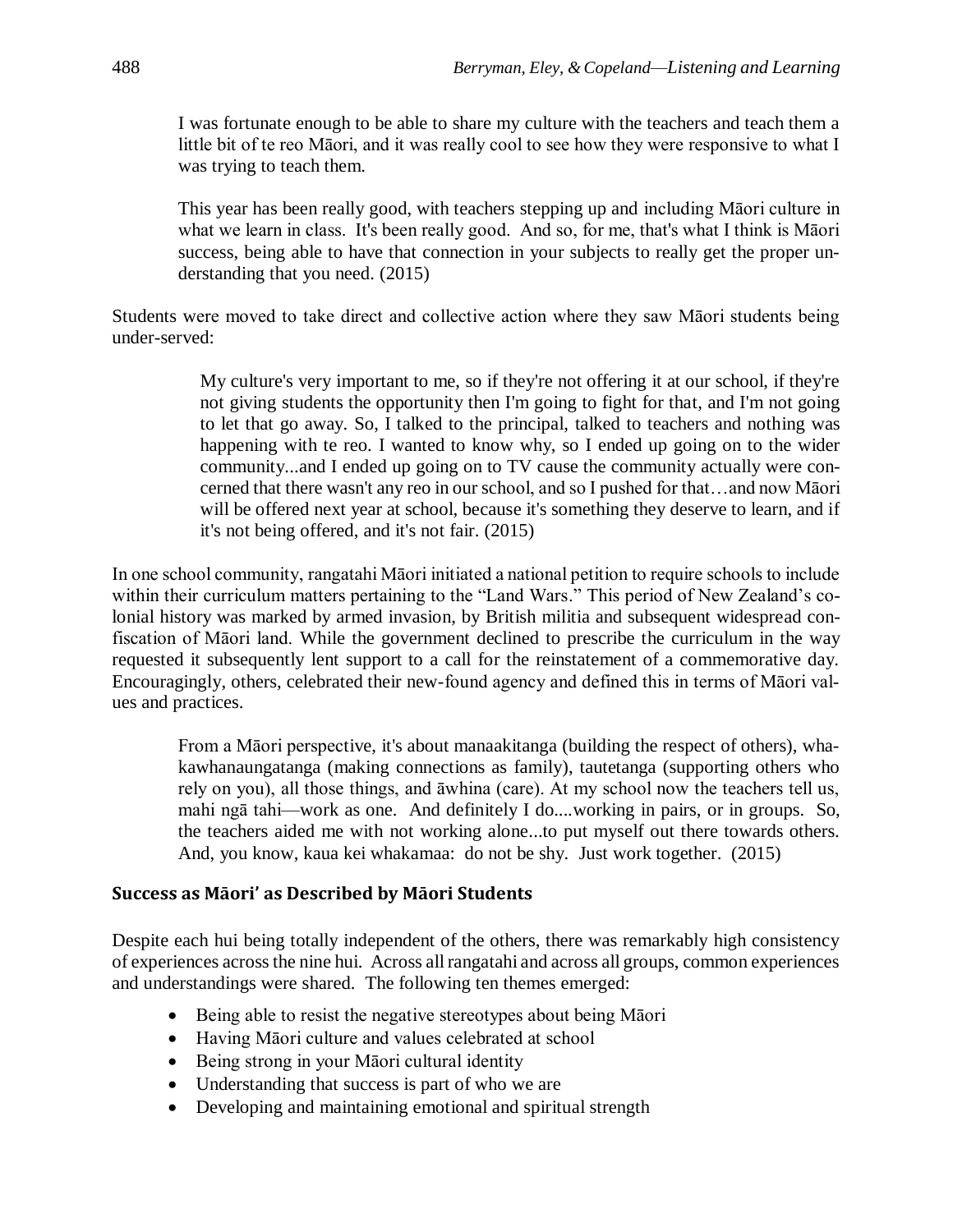- [Being able to contribute to the success of others](http://kep.org.nz/student-voice/about-the-themes#accordionPanel1765)
- [Experiencing the power of whanaungatanga](http://kep.org.nz/student-voice/about-the-themes#accordionPanel1767) (family like relationships)
- [Knowing, accepting and acknowledging the strength of working together](http://kep.org.nz/student-voice/about-the-themes#accordionPanel1769)
- [Knowing that you can access explicit and timely direction](http://kep.org.nz/student-voice/about-the-themes#accordionPanel1771)
- [Being able to build on your own experiences and the experiences of others](http://kep.org.nz/student-voice/about-the-themes#accordionPanel1773)

These themes were understood as strongly inter-related. For example, the strongest message from rangatahi was that to be successful as Māori within the school system, they had to be able to resist and overcome other people's low expectations and *negative stereotypes about them being Māori*. Many articulated this as an area where adults and non-Māori could and should be supporting them. Māori students clearly understood that their success required more than their own personal strengths, achievements, values and connections. Some rangatahi directly attributed their success to the support they had received from a school environment where their own culture and values were explicitly celebrated, modeled and thus valued by others. This was essential to being able to be *strong as Māori*, rather than believing they had to compromise their own cultural identity by trying *to pass* as someone else. Understanding that success was a part of who they were and what other Māori were, or could be, required their being emotionally and spiritually strong. These rangatahi understood that at times this had not been the case for them, nor was it the case for many of their peers, friends or whānau, some who had resorted to suicide.

Many rangatahi talked about being the first of their family to attain success, whether it was cultural success, in the arts, languages, academic and/or sporting success and whether it was at a school, regional, national or international setting. Many rangatahi talked about their success across a number of these indicators and across the range of these settings.

Some talked about not having seen themselves as successful until fairly recently. Across all of the groups, students clearly articulated that their personal success was fully intertwined with their *contribution to the success of others*. Being able to relate to others in a *whanaungatanga* or familial way meant that they understood and took *strength from working together*. Rangatahi understood that by working together, they would be more able to do things on their own in the future. They all talked about benefitting from being provided with *timely and explicit guidance and direction,* which had helped them to *build upon their own experiences* but also the experiences of others.

## **Weaving the Stories**

Our weaving now brings the voices of different groups of rangatahi Māori together, through their engagement with others. In story 1, youth engage with and speak to educators; in story 2, with Māori elders and policy makers; and in story 3, with educators and researchers. In order to ensure our weaving does not privilege our own voices, as policy makers, videographers and researchers, over those of rangatahi Māori, we have attempted to undertake this work by adhering to culturally responsive methodologies. We have worked to enhance our understandings of the contexts in which these voices were first heard and understand them in culturally respectful ways. This has enabled us to re-listen to the voices of rangatahi Māori within dialogic and culturally responsive spaces.

Back in 2001, the researchers concluded that: "despite reporting that their experiences in education were overwhelmingly awful, year after year, these students understood and were still optimistic about the possibilities that education offered them" (Bishop & Berryman, 2006, p.255). There are hints here that, in line with the prevailing political climate, students believed that the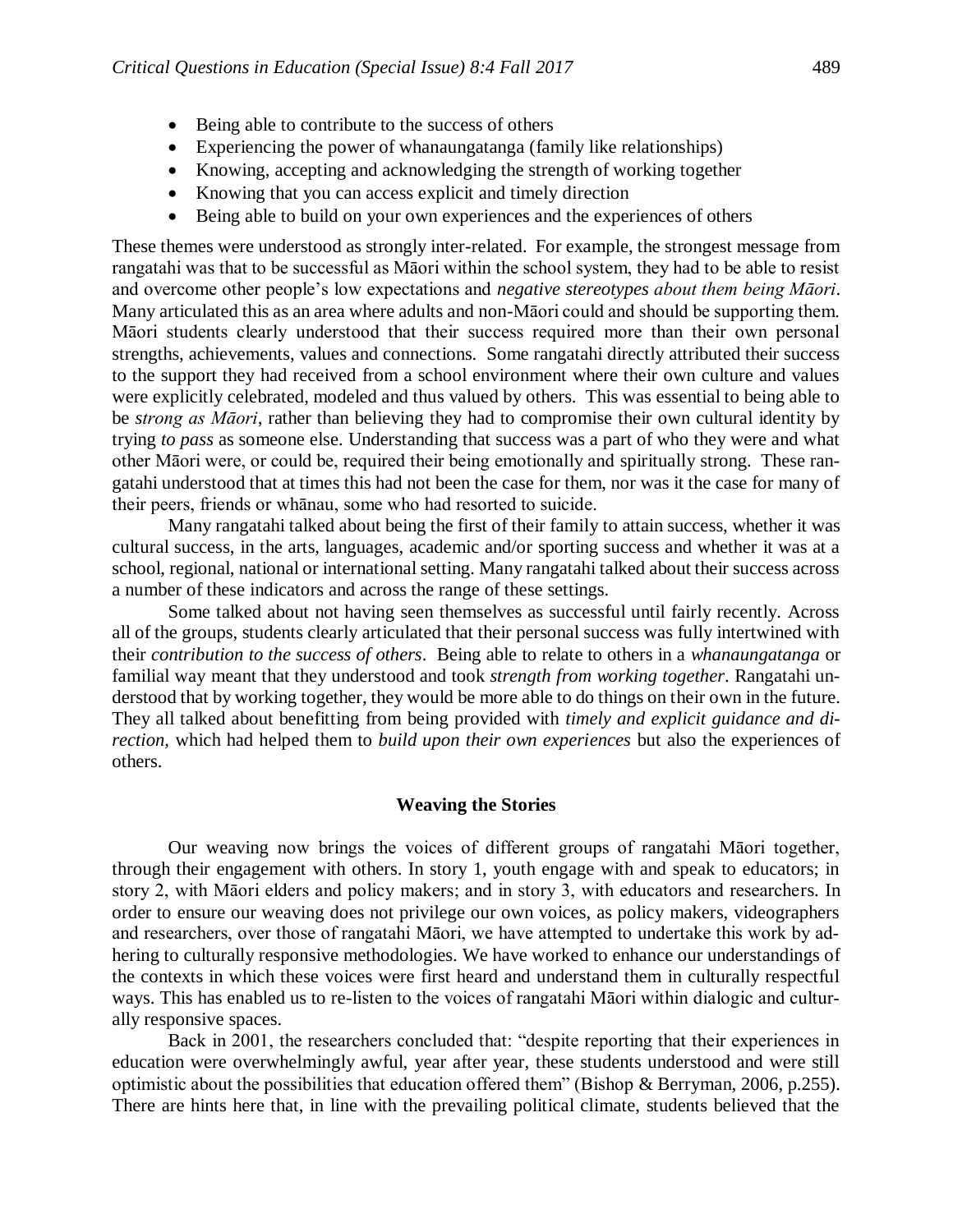education system and what it offered them was okay—the problems with lack of achievement were down to personal responsibility or personal failure. While they could point to individual teachers who did not meet their expectations of good teaching practice, they did not look for whole-scale system change.

Previously the opinions of rangatahi Māori were neither sought nor valued in education, nor were they clearly heard in the prevailing policy space until 2004 at the Hui Taumata. Since then we have learned that rangatahi Māori have many solutions but first those who maintain the power must create contexts where it is safe for them to speak, then we must be prepared to listen and act accordingly (Berryman et al., 2013). If rangatahi Māori are to be truly self-determining then those who hold the power to reform the contexts of education, must be prepared to listen and learn. Within these contexts a new, ongoing and consistent story of rangatahi Māori self-determination has emerged which needs to influence not only teachers and leaders in schools but also the political contexts in which education still continues to marginalize rangatahi Māori and many other diverse groups of youth across the world.

### **Conclusion**

In 2015, a pattern of change was beginning to emerge from our collective weaving. However, as the Auditor General concluded about the Ka Hikitia policy itself, the potential for transformative change for our students has not been realized. The voices of these rangatahi Māori agreed, they shared their ongoing need to overcome negative stereotyping around their potential; to be strong in their own cultural identity and to be able to access support from the adults in the school who are culturally aware and responsive to their needs. They also identified the need for personal strength and resilience—the need to develop strong conceptions of themselves as successful, to have the emotional and spiritual strength to see them through adverse contexts, and to know and understand the extent of whanaungatanga (strong and supportive ties to other Māori in their schools and communities). Our successful Māori students felt that luck had played a part in their success; there were times when they could have fallen away and abandoned their education due to the weight of the pressures and the negative factors impacting on them. They knew that this had been the case for many of their peers and, in many cases, their family members. While they could celebrate personal successes, they still longed for transformative change within their schools to make a difference for all Māori.

Overall, it appears that school is a more positive place for our 2015 rangatahi Māori. And, while the gap between rangatahi and non-Māori student achievement remains, there are some indications that this gap is beginning to reduce. However, our students still face the challenges in that the prevailing rhetoric (now supported with over a decade of "Māori Education Strategies") suggests that the problem is 'in hand', implying perhaps that students who are not doing well in the system are still, somehow, personally to blame. And, with the Ka Hikitia strategy due to finish in 2017, who can say what will happen to this prevailing discourse.

Undoubtedly, much of the social change that has taken place over the past 15 or so years in New Zealand's education is due to the bright threads within our weaving, our rangatahi. We have learnt of their courage and determination to change the schooling experience, knowing that they may not experience this change themselves but that they could make it better for those who follow them. In 2001, rangatahi voices told of the deficit positioning, underlying the fabric of schooling, of which, many educators, researchers and policy-makers were ignorant. Many rangatahi were not only marginalized within their classrooms but often were undermined, put-down and had their potential ignored. Then at the Hui Taumata in 2004, rangatahi Māori took their messages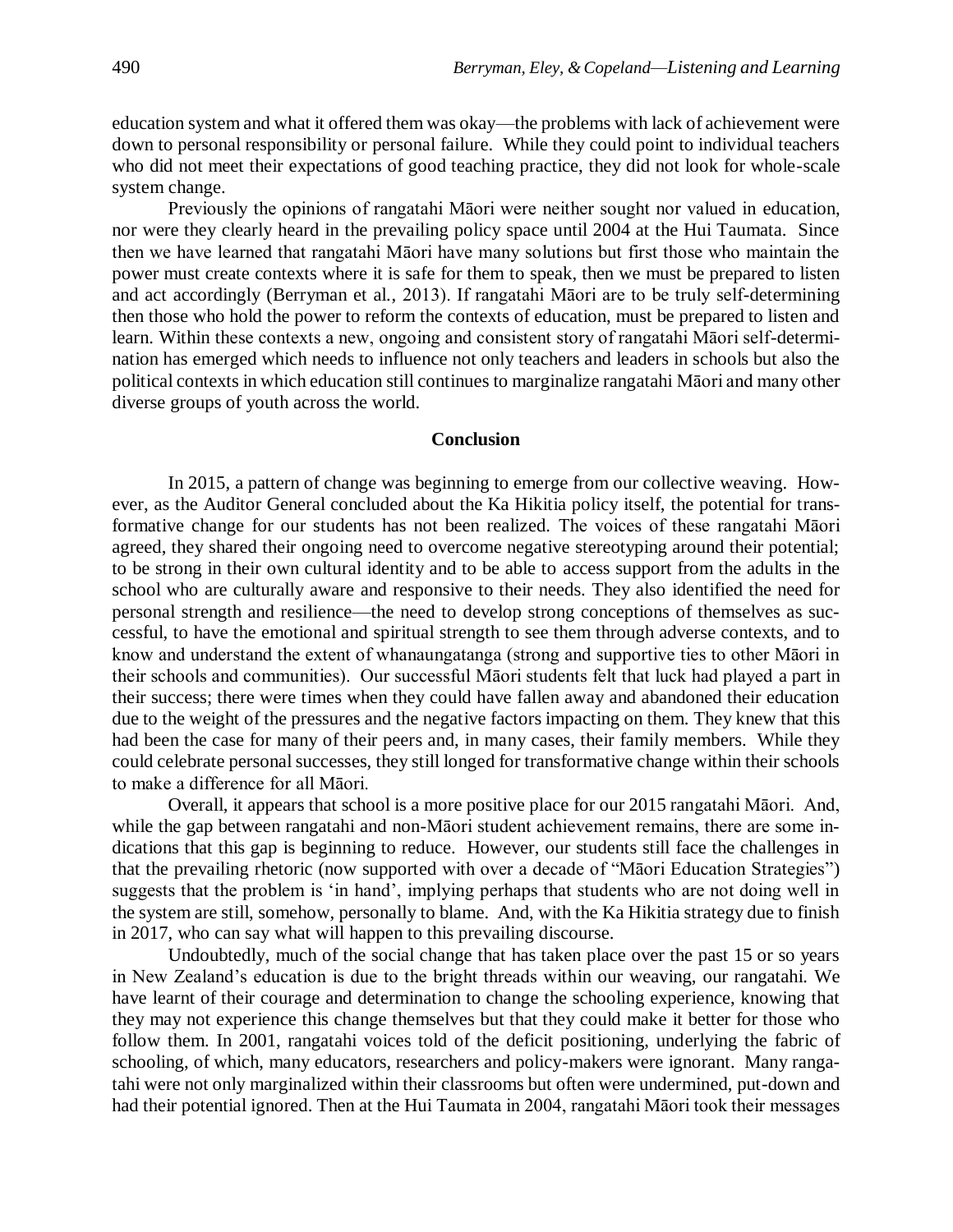to the educational decision-makers and policy-setters. Finally, in 2015, we hear how their voices and their stories have begun to bring about important changes. Our rangatahi became the agents of change, despite all the factors that worked against them, including their youth, their race, and the conditions of oppression under which they operated.

Part of our narrative as researchers has been how we, with the best of intentions, perpetuate the status quo when we sit as the lone authority on what is best for students. However, when we draw on the knowledge and experiences of our young people, and honor the self-determination and activism that they bring, the very change we are seeking begins to emerge. The narratives of the students' and the researchers' experiences are set within the less-visible framework of government policy—a pattern with many twists and turns; a story of good intentions, lofty rhetoric and major initiatives. Sadly, it also tells a story of promise and potential that has languished and continues to fall short.

All is not lost. The young people tell us of their own responsibility to support the students following them so that they will feel a sense of belonging in education. Students have told us that when education builds from a foundation of relationships that respect them and who they are; when their own cultural experiences, in dialogue with others, are able to contribute to the construction of new knowledge; then we can determine our future together and we will be in good hands.

We conclude our paper with another translation of the term rangatahi, that of a new fishing net, traditionally woven from flax. A common whakataukī (proverb) is Ka pū te ruha, ka hao te rangatahi, translated, the worn net is cast aside, while the new net goes catching. This whakataukī signals the important responsibility of preparing rangatahi for their significant future roles. In the words of Barack Obama (2208):

One voice can change a room, and if one voice can change a room, then it can change a city, and if it can change a city, it can change a state, and if it can change a state, it can change a nation, and if it can change a nation, it can change the world. Your voice can change the world. (Speech, November 3; Manassas, Virginia)

By sharing power with students, by listening to them and seeking to follow their advice, we have learned that educators, researchers and policy makers are more likely to promote contexts through which the voiceless have voice, the powerless have power and from such spaces hope can emerge (Freire, 1994). Only then might their voices change the world.

### **References**

- Arzubiaga, A. E., Artiles, A. J., King, K. A., & Harris-Murri, N. (2008). Beyond research on cultural minorities: Challenges and implications of research as situated cultural practice. *Exceptional Children, 74*(3), 309-327.
- Barrington, J. (2008). *Separate but Equal? Māori Schools and the Crown 1867-1969.* Wellington: Victoria University Press.
- Berryman, M., & Eley, E. (2017). Succeeding *as Māori*: Māori students' views on our *stepping up* to the Ka Hikitia challenge. *New Zealand Journal of Education Studies,* 1-15. doi:10.1007/s40841-017-0076-1.
- Berryman, M., SooHoo, S., & Nevin, A. (2013). *Culturally Responsive Methodologies.* Bingley, UK: Emerald Group Publishing Ltd.
- Bishop, R. (2011). *Freeing Ourselves.* Rotterdam: Sense Publishers.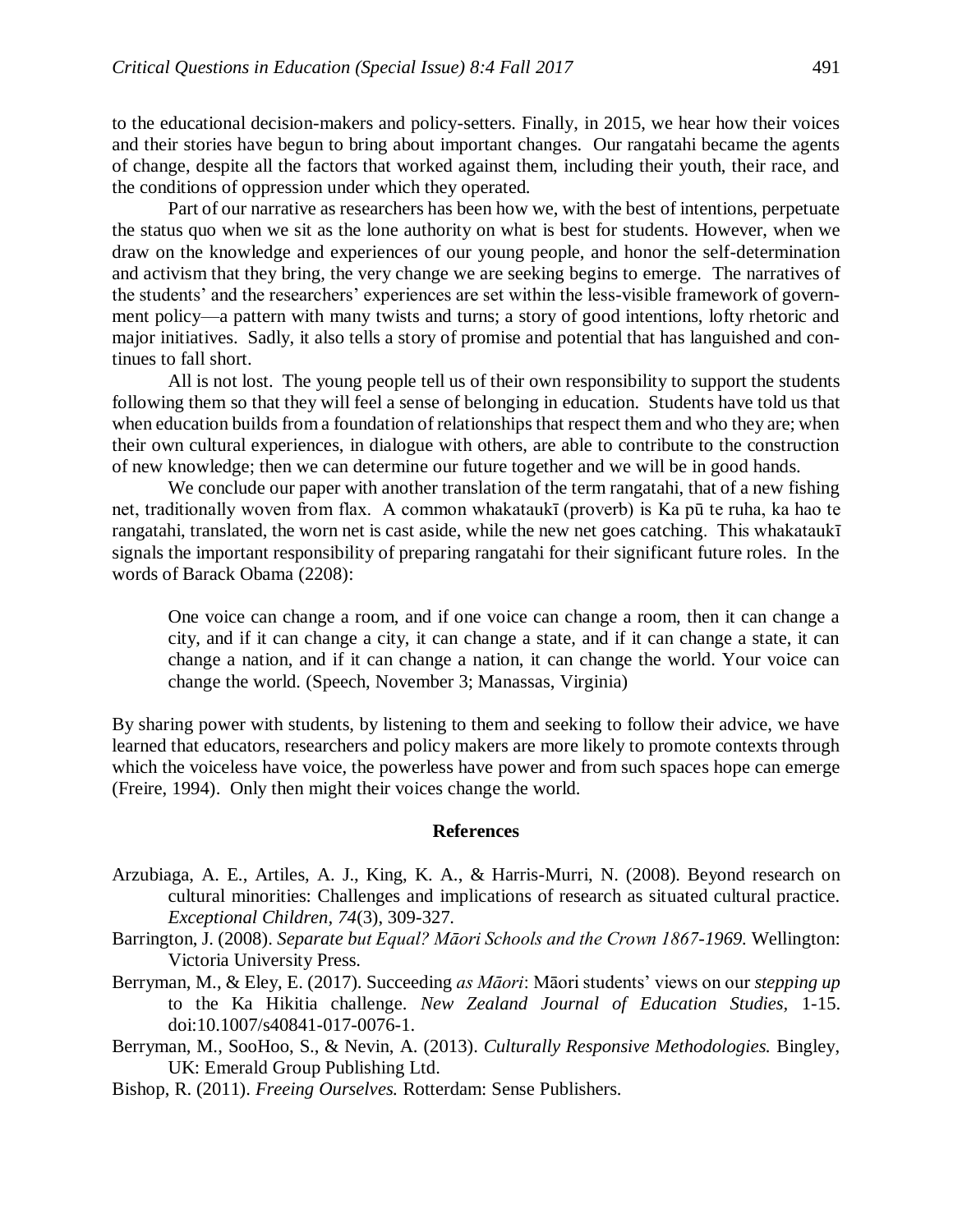- Bishop, R., & Berryman, M. (2006). *Culture speaks: Cultural relationships and classroom learning.* Wellington: Huia Publishers.
- Bishop, R., Berryman, M., & Wearmouth, J. (2014). *Te Kotahitanga: Towards effective education reform for indigenous and minoritised students.* Wellington, New Zealand: New Zealand Council for Education Research.
- Bishop, R., & Glynn, T. (1999). Researching in Maori contexts: An interpretation of participatory consciousness. *Journal of Intercultural Studies , 20*(2), 167-182.
- Bishop, R., Ladwig, J., & Berryman, M. (2014). The centrality of relationships for pedagogy: The whanaungatanga thesis. *American Education Research Journal, 51*(1), 184-214.
- Chapple, S., Jeffries, R., & Walker, R. (1997). *Māori participation and performance in education: A literature review and research programme.* Wellington: NZIER.
- Department of Statistics. (2016, May 6). *Te Kupenga*. Retrieved May 9, 2017, from Stats NZ People and Communities. Retrieved from http://www.stats.govt.nz/tekupenga.
- Durie, M. (1998). Te mana te kawanatanga: The politics of Māori self-determination. Auckland, New Zealand: Oxford University Press.
- Durie, M. (2001). A framework for considering Maori educational advancement. *Proceedings of the Hui Taumata.* Taupo.
- Freire, P. (1994). *Pedagogy of hope: Reliving pedagogy of the oppressed.* London: Continuum Publishing.
- Gay, G. (2010). *Culturally responsive teaching: Theory, research, and practice.* New York: Teachers College Press.
- Goodnow, J. J. (2002). Adding culture to studies of development: Towards changes in theory and practice. *Human Development, 45*, 629-639.
- Harker, R. (2007). *Ethnicity and school achievement in New Zealand: Some data to supplement the Biddulph et al. (2003). Best Evidence Synthesis: Secondary analysis of the Progress at School and Smithfield datasets for the iterative Best Evidence Synthesis.* Wellington: Ministry of Education .
- hooks, b. (1994). *Teaching to Transgress : Education As the Practice of Freedom.* New York: Routledge.
- Hunn, J. K. (1961). *Report on the Department of Māori Affairs: with statistical supplement.* Public Service Commission. Wellington, New Zealand: Government Printer.
- King, M. (2003). *The Penguin History of New Zealand. .* Auckland: Penguin Books.
- Lee, C. D. (2007). *Culture, literacy and learning: Taking bloom in the midst of the whirlwind.* New York: Teachers College Press.
- May, S., Hill, R., & Tiakiwai, S. (2004). *Bilingual/Immersion Education: Indicators of Good Practice. Final Report to the Ministry of Education.* Wellington : Ministry of Education.
- Ministry of Education. (2015, August 24). *The Māori Education Strategy Ka Hikitia*. Retrieved from http://www.education.govt.nz/ministry-of-education/overall-strategies-and-policies/ the-maori-education-strategy-ka-hikitia-accelerating-success-20132017/strategy-overvie w.
- Ministry of Education. (2016). *School Leaver Attainment*. Retrieved from http://www.educationcounts.govt.nz/statistics/schooling/senior-student-attainm ent/school-leavers2/ncea-level-2-or-above-numbers
- Office of the Auditor-General. (2012). *Education for Māori: Context for our proposed audit work until 2017.* Wellington, New Zealand .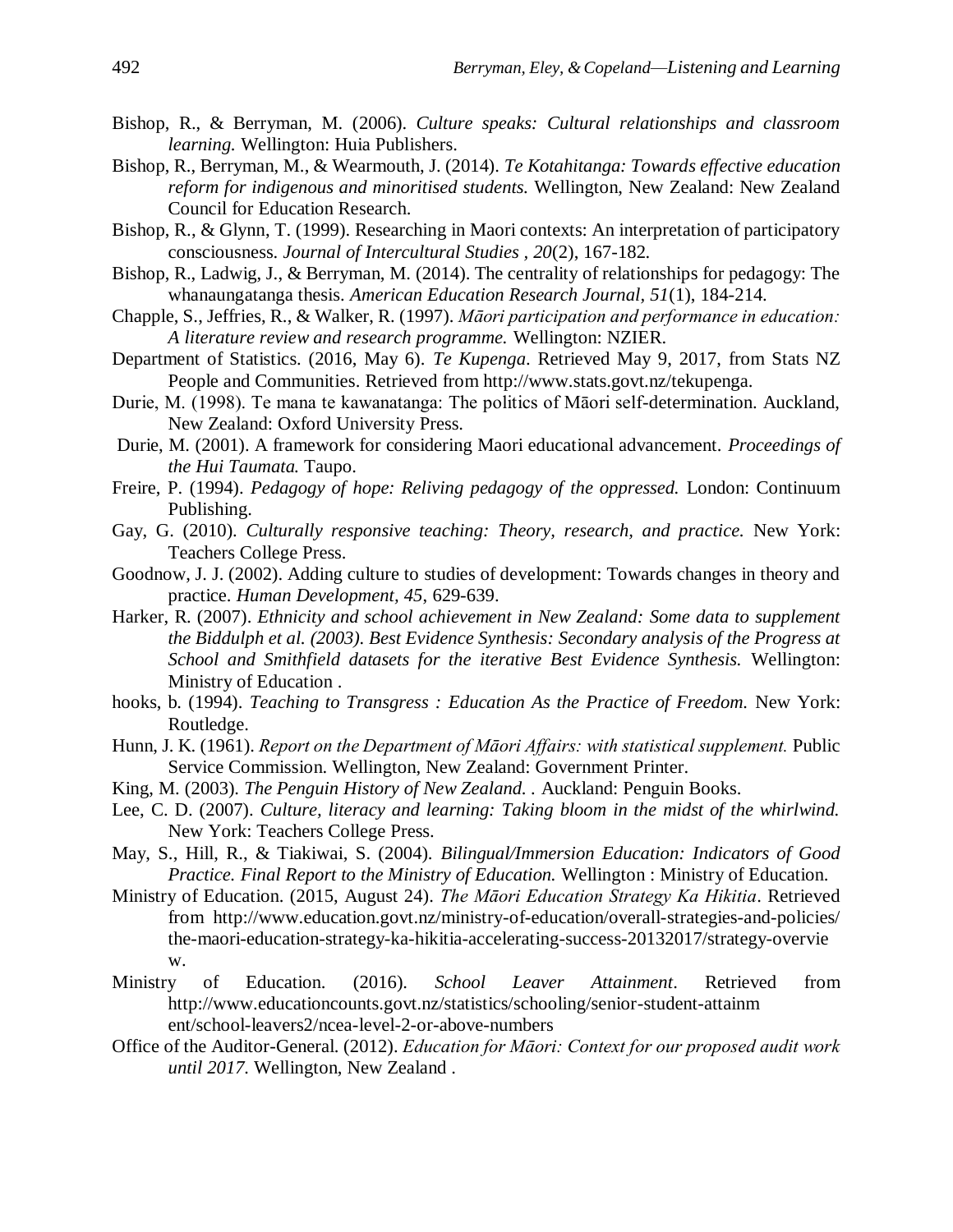- Office of the Auditor-General. (2013). *Education for Māori: Implementing Ka Hikitia—Managing for Success.* Wellington, New Zealand.
- Office of the Auditor-General. (2015). *Education for Māori: Relationships between schools and whānau.* Wellington, New Zealand.
- Office of the Auditor General. (2016a). *Summary of our Education for Māori reports summary.* Wellington: Office of the Auditor General.
- Office of the Auditor-General. (2016b). *Education for Māori: Using information to improve Māori educational success.* Wellington, New Zealand.
- Rogoff, B. (2003). *The cultural nature of human development.* New York: Oxford University Press.

Rosaldo, R. (1993). *Culture and truth: The remaking of social analysis.* Boston: Beacon Press.

- Sidorkin, A. M. (2002). *Learning relations: Impure education, deschooled schools, and dialogue with evil.* New York: Peter Lang Publishing.
- Sleeter, C. E. (2011). The quest for social justice in the education of minoritzed students. In C. E. Sleeter, *Professional development for culturally responsive and relationship-based pedagogy* (pp. 1-22). New York: Peter Lang Publishing.
- Smith, L. (1999). *Decolonizing Methodologies: Research and Indigenous Peoples.* Dunedin: : University of Otago Press.
- Statistics New Zealand. (2017). NZ.Stat. Retrieved from http://nzdotstat.stats.govt.nz/.
- Tawhai, V., & Gray-Sharp, K. (2011). *'Always speaking': The Treaty of Waitangi and public policy.* Wellington: Huia Publishers.
- Tillman, L. C. (2002). Culturally sensitive research approaches: An African-american perspective. *Educational Researcher, 31*(9), 3-12.
- Udahemuka, M. (2016). *Signal loss: What we know about school performance.* Wellington: The New Zealand Initiative.
- Young, I. M. (2004). Two concepts of self-determination. In S. May, T. Moodod, & J. Squires, *Ethnicity, nationalsim and minority rights* (pp. 176-197). Cambridge: Cambridge University Press.

**Mere Berryman**, ONZM, PhD, Med, is an Associate Professor at the University of Waikato. Her early research involved collaborative work with schools, Māori students, their families and communities through the formation of culturally responsive relationships. This work merged with the inception of Te Kotahitanga, and was further built upon in 2014 with Kia Eke Panuku. This iterative professional development initiative aimed to promote Māori students' educational success as Māori by combining understandings from kaupapa Māori and critical theories with policy. Ongoing evidence of educational disparities for Māori continues to make this work a priority. Mere publishes in this field.

**Elizabeth Eley**, MEd, BEd, DipTchg, comes with wide experiences from across the education sector. She is currently Associate Director of Poutama Pounamu: Equity, Excellence and Belonging within the University of Waikato. Poutama Pounamu focuses on making a difference for Māori students so they can truly enjoy and achieve education success as Māori. Her Master's thesis and subsequent research investigated the impact of assessment practices on student achievement. Her PhD research explores how to enhance the teacher's role as the 'More Knowledgeable Other' within a student's 'Zone of Proximal Development' in order to enhance student classroom learning and experiences.